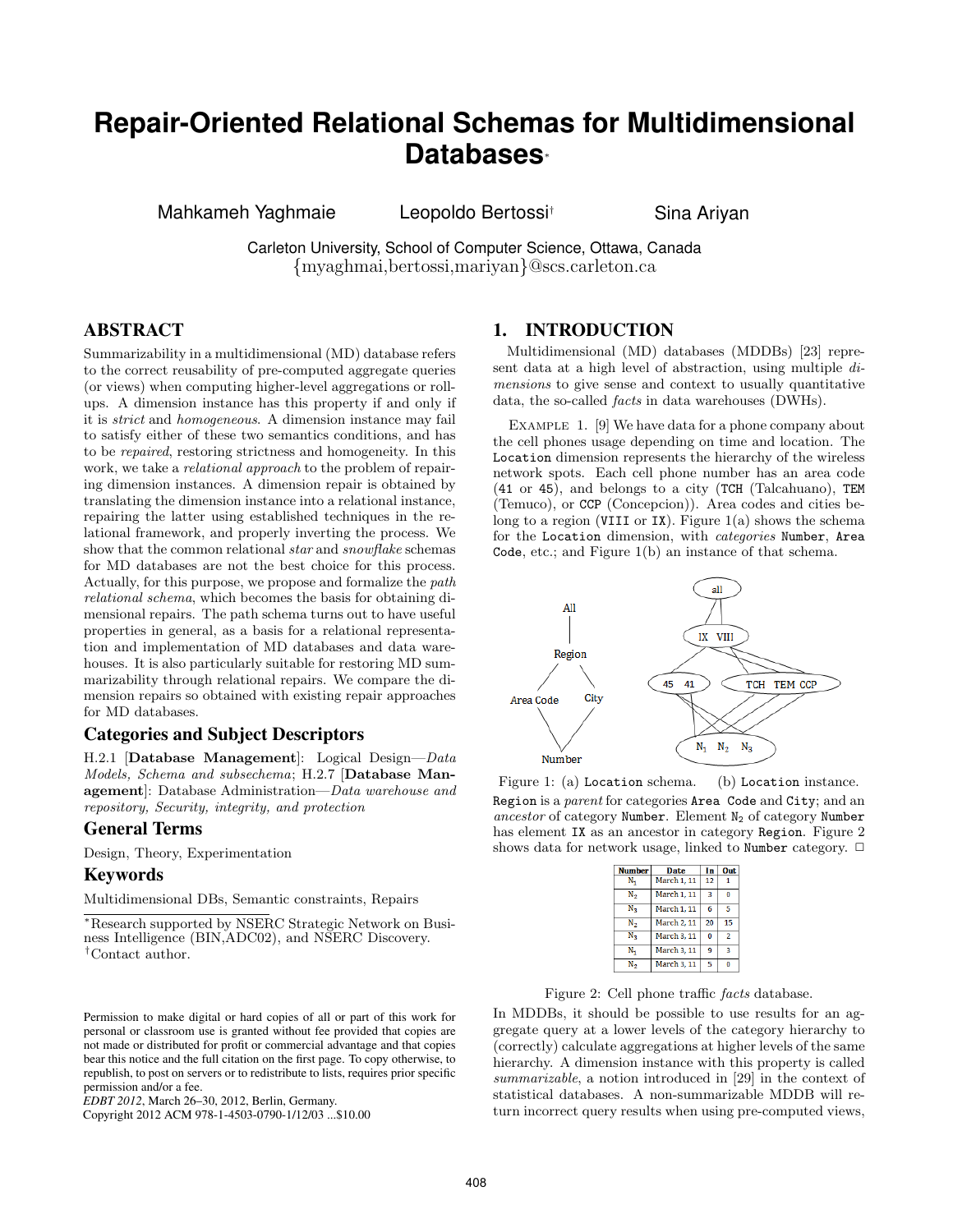or will force users to compute aggregate query answers and views from scratch, losing efficiency [23, 27].

For a dimension to be summarizable, first it must be *strict*, meaning that each element in a category has at most one parent element in each upper category [23, 27, 29]. Secondly, it has to be *homogeneous*, i.e. each element in a category has at least one parent element in each parent category [23, 29]. We usually and informally refer to the combination of these two conditions as the *summarizability conditions*.

In Example 1, strictness is violated, because  $N_3$  has two grandparents in the Region category (IX and VIII). Moreover, the Location dimension is non-homogeneous, i.e. heterogenous: element 41 has no parent in category Region.

For design reasons, a dimension instance may become non-summarizable [23]; also after dimension updates. Nonstrictness and heterogeneity are common in MDDBs (and DWHs). Such MDDBs are said to be *inconsistent*. In such a case, one can try to restore the properties of strictness and homogeneity, through a *repair* process [2].

Repairs of relational databases that violate integrity constraints (ICs) have been investigated in the literature (cf. [7, 8] for surveys) . Intuitively, a repair of a relational instance *D* that does not satisfy a given set *IC* of ICs is an instance *D ′* for the same schema, that does satisfy *IC* and minimally departs from *D*. Much work has been done in the area of relational repairs and *consistent query answering* [2].

A few recent approaches to repairing MDDBs have been formally proposed. Non-summarizability is resolved by changing either the dimension instance or the dimension schema. Instance-based repairs have been introduced and studied in [9, 11, 14, 16] (cf. also [28]). Schema-based repairs have been proposed in [21, 22], and formally defined and investigated in [5]. None of these proposals assume a relational representation of MDDBs or appeal to specific implementations of MDDBs. They work directly with the MD model.

It is common that MDDBs are implemented as relational databases (ROLAP), which facilitates optimized query answering and data storage [24, 30]. This is one reason why, in this work, we address non-summarizability, as caused by heterogeneity or non-strictness, through a relational representation of MDDBs. This choice also allows us to investigate the applicability of notions and mechanisms developed for *relational repairs* when dealing with inconsistent MD-DBs, leveraging an existing rich body of research. We restore summarizability by repairing the underlying relational database.

To achieve this goal and propose a sensible characterization of MD repairs, we have to start by representing an initial, possibly inconsistent MDDB as a relational database, through an *MD2R mapping*. This mapping translates the multidimensional data model (MDM) into an *adequate* relational model. The latter includes a relational schema that allows for the adequate representation of the MDDB conditions of strictness and homogeneity as relational integrity constraints (ICs). The translation is such, that the original MDDB is inconsistent iff the resulting relational database is inconsistent wrt the created ICs.

The resulting inconsistent relational instance is repaired as a relational database, applying existing concepts and techniques. As a result, we obtain a set of *minimal relational repairs*. Finally, those repairs are translated back into MD repairs. As expected, the feasibility of this approach depends on the *invertibility* of the MD2R mapping [4, 6].

|   |                | $ANumber$ $ANumber$ $AN$ areaCode $AN$ $AN$ areaCode |             | A <sub>Al</sub> |   | $ANumber$ $ACity$ |            | $A^{\rm Region}$ $A^{\rm All}$ |     |
|---|----------------|------------------------------------------------------|-------------|-----------------|---|-------------------|------------|--------------------------------|-----|
|   | N,             | 41                                                   | <b>NULL</b> | <b>NULL</b>     |   | N,                | <b>TCH</b> | VIII                           | all |
|   | N <sub>2</sub> | 45                                                   | IX          | all             |   | N,                | TEM        | IX                             | all |
| 3 | $N_{\rm R}$    | 45                                                   | IX          | all             | 3 | $N_{3}$           | <b>CCP</b> | VIII                           | all |

Figure 3: *Path* instance with tables  $RP_1^{Loc}$ , resp.,  $RP_2^{Loc}$ , for left, resp. right paths in Location dimension schema.

For this whole program to work, we need to identify an *expressive* relational representation for MDDBs that enables the efficient verification of summarizability conditions through an associated set of ICs. Moreover, there should be *no information loss* under the mapping and its inversion.

For motivation and comparison, we first show that the two well-known relational representations of MDDBs, *Star* and *Snowflake*, are not appropriate for our purpose. Next, we define a new, alternative relational representation of MDDBs, based on what we call the *path relational schema*.

Example 2. (example 1 continued) Figure 3 shows the Location dimension represented through the path schema. Each relational table represents a path from the bottommost category to the top-most category in the dimension schema. The hierarchy in Figure  $1(a)$  contains two category paths, which leads to two tables. Each path goes through several data elements in the dimension instance. The sequence of elements on a path creates a tuple for the table.  $\overline{A}^c$  denotes the attribute corresponding to category  $c$ .  $\Box$ 

Via the *relational path schema* we can express and efficiently check the strictness and homogeneity conditions through relational ICs. The MD2R mapping turns out to be uniquely invertible. Our results show the adequacy of our approach to MD inconsistency handling via repairs of the associated path relational instances. Notice that our MD repairs are instance-based, as opposed to schema-oriented: The original MD schema is not changed. Only the MD instance is changed via its transformation into a relational instance and subsequent repairs.

We obtain a class of MD repairs that differs from the class of MD (also instance-oriented) repairs proposed in [11, 16] ([9, 14] deal only with non-strictness, assuming homogeneity). This discrepancy is due to the kind of minimality of repairs that we impose on the relational side.

The relational repairs that we obtain can also be considered as simpler than those obtained by applying the same kind of process (relational transformation followed by relational repair) to more classic relational representations, like the star or snowflake (cf. Section 3). We use just changes of attribute values, whereas for the latter two cases we may need full tuple insertions or deletions. In Section 8 we provide experimental evidence in favor of using our path relational schemas as a basis for implementation of MDDBs and DWHs. The experiments focus on performance at aggregate query answering and inconsistency checking, independently from repair computation.

This paper is structured as follows. Section 2 describes the MD data model we use in our work. Section 3 shows that the star and snowflake schemas are not appropriate for dealing with inconsistency issues in MDDBs and DWHs. Section 4 proposes and formalizes the *path relational schema* as a new relational representation for MDDBs. Section 5 discusses the representation of summarizability conditions as ICs over a path schema. Section 6 provides the relational repair se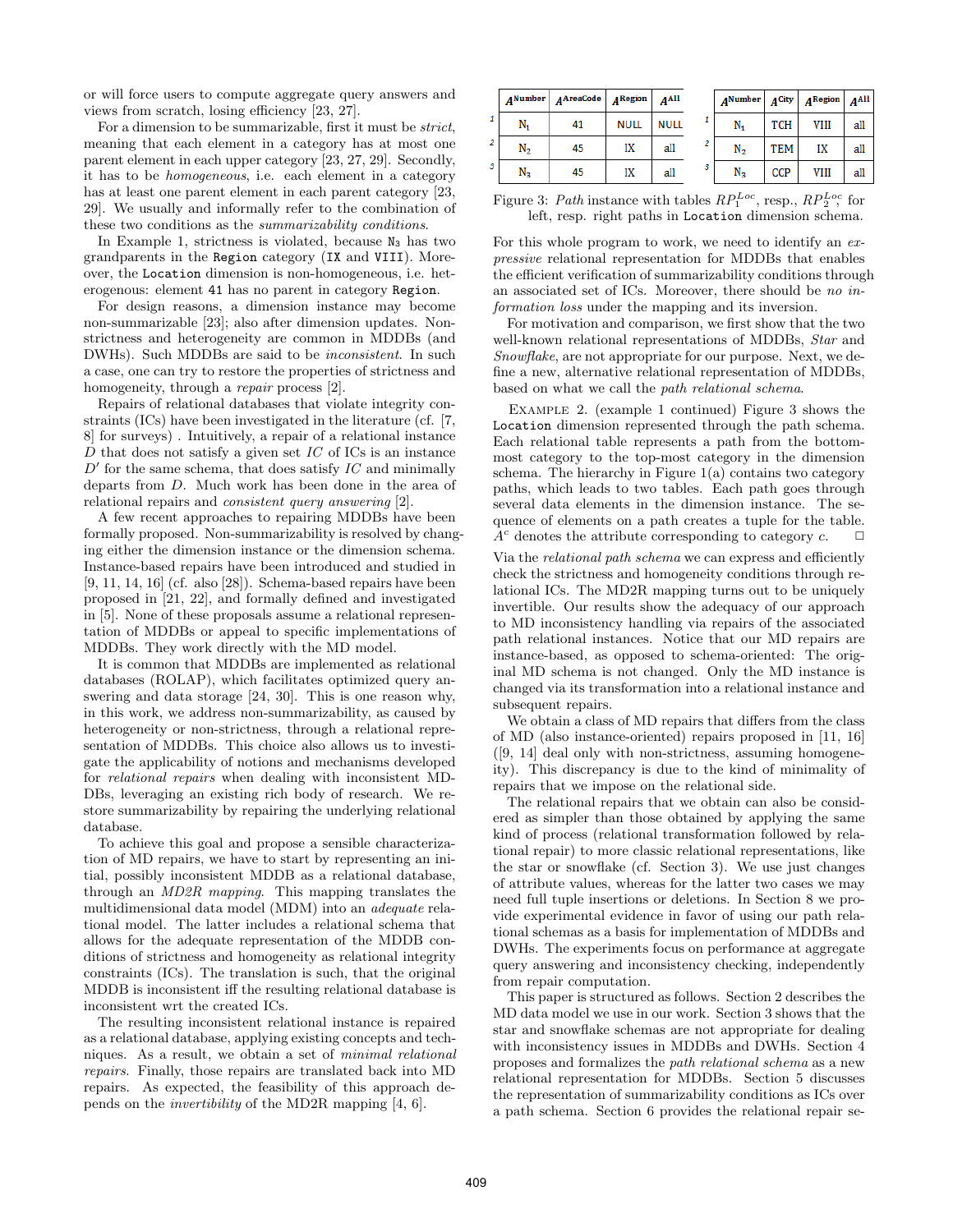mantics for restoring consistency in path databases. Section 7 investigates the invertibility of the MD2R mapping. Section 8 presents a purely MD characterization of the repairs obtained through the relational route. Section 9 shows experiments in relation to the use of the path relational schema as a basis for MDDB and DWH implementation. Finally, Section 10 draws some conclusions and points to ongoing and future work. An extended version of this paper can be found at [31]. It contains, in particular, the proofs missing here, more examples and discussions, and also more experimentation details.

### 2. PRELIMINARIES

We use the Hurtado-Mendelzon formalization of multidimensional DBs [23]. In it, a *dimension schema S* is a directed acyclic graph, represented by a pair of the form  $\langle$ *C,*  $\rangle$ <sup>*γ*</sup>. *C* is a set of categories, and  $\angle$ <sup>*γ*</sup> is a binary relation between categories, indicating the *parent-child relationship* in the schema. Its transitive and reflexive closure is *↗<sup>∗</sup>* . There are no "shortcuts", i.e. if  $c_i \nearrow c_j$ , there is no (properly) intermediate category  $c_k$  with  $c_i \nearrow^* c_k$  and  $c_k \nearrow c_j$ . A dimension schema has a top category, All, reachable from every other category: For every  $c \in \mathcal{C}$ ,  $c \nearrow^*$  All holds. There is also *a unique category* with no children, the so-called *base category*.

A *dimension instance*, *D*, of the dimension schema is a pair  $\langle \mathcal{M}, \langle \rangle$ , where  $\mathcal M$  is the finite set of data elements, and  $\langle$  (or  $\langle \tau \rangle$ ) is binary relation on *M*, the *parent-child relationship*, that parallels relation  $\nearrow$ . More precisely, there is a mapping  $\delta$  from  $\mathcal M$  to  $\mathcal C$  that assigns each data element to a unique category. If  $\delta(m) = c$ , we also say that  $m \in c$ . In consequence,  $m_1 < m_2$  iff  $\delta(m_1) \nearrow \delta(m_2)$ . The transitive and reflexive closure of  $\lt$  is  $\lt^*$ . Element all  $\in \mathcal{M}$  is the only element of category All, and is expected to be reached from any other element, but this may not necessarily hold.

For a pair of categories  $c_i, c_j$ , with  $c_i \nearrow^* c_j$ , the roll-up *relation*  $\mathcal{R}_{c_i}^{c_j}(\mathcal{D})$  contains the pairs  $(m_i, m_j)$ , with  $m_i \leq^*$  $m_j, m_i \in c_i, m_j \in c_j$ . The roll-up relation is not necessarily a function. Nor has it to be *total*, i.e. there may be  $m_i \in c_i$ that does not roll up to an element in  $c_i$ .

Example 3. The Location dimension schema in Figure 1(a) can be modeled through the following schema *S*:

*C* = *{*Number*,* AreaCode*,* City*,* Region*,* All*}. ↗* = *{*(Number*,* AreaCode)*,*(Number*,* City)*,*

(AreaCode*,* Region)*,*(City*,* Region)*,*(Region*,* All)*}.*

For the corresponding dimension instance  $D$ , we have:

 $M = \{N_1, N_2, N_3, 41, 45, TCH, TEM, CCP, VIII, IX, all\}.$ 

 $\mathcal{L} = \{(N_1, 41), (N_1, TCH), (N_2, 45), (N_2, TEM), (N_3, 45), (N_3, CCP)\},$ (45*,* IX)*,*(TEM*,* IX)*,*(TCH*,* VIII)*,*(CCP*,* VIII)*,*(VIII*,* all)*,* (IX*,* all)*}*.

 $\mathcal{R}^{\text{Region}}_{\text{Number}}(\mathcal{D}) = \{(\texttt{N}_1, \texttt{VIII}), (\texttt{N}_2, \texttt{IX}), (\texttt{N}_3, \texttt{VIII}), (\texttt{N}_3, \texttt{IX})\}$ computes ancestors in Region of base elements.  $\Box$ 

The MD semantic conditions of strictness and homogeneity, together, guarantee the summarizability property for a dimension instance. They are usually global conditions, but they can also be imposed locally.

DEFINITION 1. [11, 16] (a) For a dimension schema  $S =$ *⟨C, ↗⟩*, a *local strictness constraint* is an expression of the form  $c_i \rightarrow c_j$ , where  $c_i, c_j \in \mathcal{C}, c_i \neq c_j$ , and  $c_i \nearrow^* c_j$ . It is

satisfied by instance  $\mathcal{D}$ , denoted  $\mathcal{D} \models c_i \rightarrow c_j$ , iff  $\mathcal{R}_{c_i}^{c_j}(\mathcal{D})$  is a (possibly partial) function.

(b) Instance *D* is *strict* if it satisfies the *full-strictness condition*, i.e. the whole set  $FS^S = \{c_i \rightarrow c_j \mid c_i, c_j \in \mathcal{C}, c_i \neq 0\}$  $c_i$ , and  $c_i \nearrow^* c_j$ .  $c_j$ *}*.

Example 4. The instance for the Location dimension in Figure 1 is non-strict: The roll-up relation  $\mathcal{R}^{\text{Region}}_{\text{Number}}(\mathcal{D})$  in Example 3 is not a function  $(N_3)$  has two grand parents in category Region). Thus,  $\mathcal{D} \not\models \text{Number } \rightarrow \text{Region.}$ 

DEFINITION 2. [11, 16] (a) For a dimension schema  $S =$ *⟨C, ↗⟩*, a *local homogeneity constraint* (a.k.a. *covering constraint*) is an expression of the form  $c_i \Rightarrow c_j$ , with  $c_i, c_j \in \mathcal{C}$ ,  $c_i \neq c_j$ , and  $c_i \nearrow c_j$ . It is satisfied by instance *D*, denoted  $\mathcal{D} \models c_i \Rightarrow c_j$ , iff  $\mathcal{R}^{c_j}_{c_i}(\mathcal{D})$  is *total*.

(b) Instance *D* is *homogenous* iff it satisfies the *full-homogeneity condition,* i.e. the whole set  $FH^S = \{c_i \Rightarrow c_j \mid c_i, c_j\}$  $\in \mathcal{C}, \ c_i \neq c_j, \text{ and } c_i \nearrow c_j \}.$ 

EXAMPLE 5. For the instance in Figure 1,  $\mathcal{R}^{\text{Region}}_{\text{AreaCode}}$  is *{*(45, IX)*}*. Element 41 does not appear as a first argument. Then, the relation is not total, and the instance is heterogenous:  $D \not\models$  AreaCode ⇒ Region.

REMARK 1. We will make some common assumptions [23] that make the presentation easier: (a) The existence of a single base category. (b) Dimension instances are *complete*, i.e. elements that do not have children are all base elements. (c) Although we will use the null value, NULL, in the relational representation of the original MD instance, the latter does not contain NULL. Actually, NULL  $\notin \mathcal{M}$ . The semantics of NULL will be as in SQL relational databases, with a semantics  $\dot{a}$  la SQL, as logically captured in [10].  $\Box$ 

### 3. ROLAP REVISITED AND MDDBS

The star schema is the most common relational representation of an MD database, with a fact table with measurements that is directly joined to dimension tables that contain descriptive attributes.

We can obtain an example of this representation from Figures 1(b) and 2, if we create a referential IC from the latter to a *single relation* representing the former [21, 25]. In it, the categories are captured as attributes, and each base element with its ancestors generates a tuple for the relational table. Figure 4 shows this representation of the Location dimension as a relational instance for a star schema. Base element  $N_3$  appears in two tuples, because it has multiple ancestors at the higher category Region.

|                | Number   Area Code   City |            | Region | All |
|----------------|---------------------------|------------|--------|-----|
| N,             | 41                        | <b>TCH</b> | VIII   | all |
| $\mathbf{N}_2$ | 45                        | <b>TEM</b> | IХ     | all |
| $N_{\rm R}$    | 45                        | <b>CCP</b> | IX     | all |
| $N_{3}$        | 45                        | <b>CCP</b> | VIII   | all |

Figure 4: Star representation of dimension in Figure 1.

A weaknesses of the star schema as a relational representation of MD summarizability conditions (cf. Section 1) is that checking homogeneity through relational ICs is problematic. We could think that homogeneity is captured through the absence of NULL. However, our running example shows that this does not hold: The instance for Location in Figure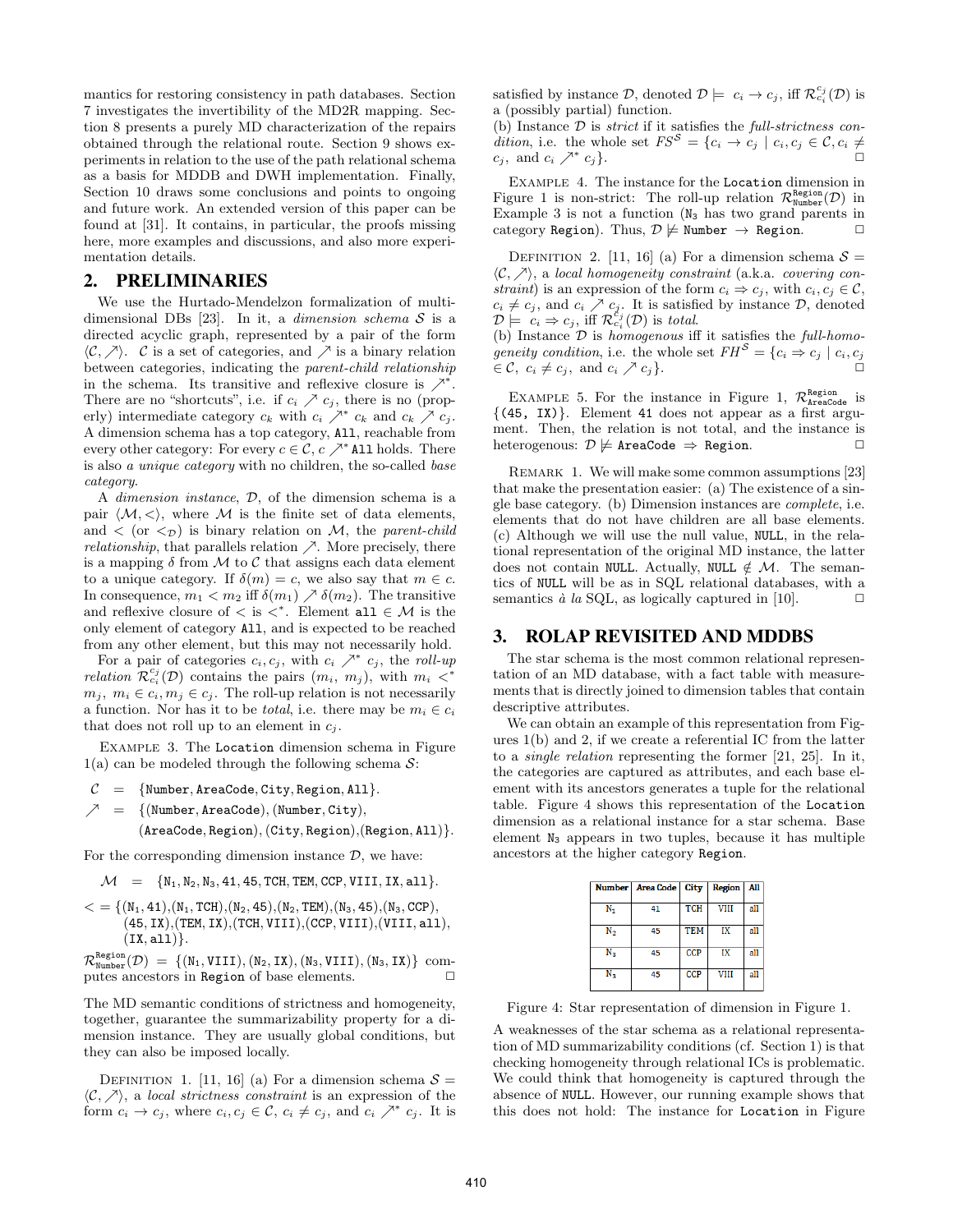1 is heterogenous (check 41), but its star representation in Figure 4 has no NULL.

However, checking a strictness constraint between categories can be done via a *functional dependency* (FD) between the corresponding attributes in the star representation.

An additional problem with the star representation is its lack of invertibility: Moving back from a star representation to a MD representation is uncertain. Due to the flat structure of the star schema, we lose information about the original MD2R mapping, and inverting the mapping may not generate a unique MD instance (cf. Section 7).

While the star schema captures a dimension in a flat relational structure, the *snowflake* schema provides a *hierarchical* relational representation. Being a normalized version of a star schema, its hierarchical structure makes query answering more complex [25]. Under this schema, each category *c* in a dimension schema is represented by a separate table, with  $A<sup>c</sup>$  as first attribute. The other attributes in that table correspond to the *c*'s parent categories. Each of them points to or *references* the same attribute in its own table [21, 25]. Figure 5 shows the snowflake relational representation of the Location dimension instance.



Figure 5: Snowflake representation of dimension in Figure 1.

The hierarchical structure of snowflake complicates capturing and checking strictness through relational ICs: Since each category is mapped to a single table, this requires executing several joins. For example, if we want to check strictness between categories Number and Region through the schema in Figure 5, we can see from the MD schema that there are two ways to reach category Region from category Number. On the relational side, we have to check each path by joining the corresponding tables, to discover that N<sup>3</sup> is related to different elements in Region.

More generally, checking local strictness conditions via the snowflake representation amounts to checking relational *equality generating dependencies* (EGD) [1], which can be expressed in relational calculus by sentences of the form

$$
\forall \bar{x}(\varphi(\bar{x}) \to x_j^1 = x_j^2),\tag{1}
$$

where  $\varphi$  is a formula that captures the required (and possible multiple) joins, and  $x_j^1, x_j^2 \in \bar{x}$ .

Unlike strictness, checking homogeneity in a snowflake instance is simple: The presence of NULL reflects the missing parents, like the NULL for Region in Figure 5. Thus, we can check homogeneity through NOT NULL relational constraints (assuming that the original MD instance does not contain null values). Local homogeneity, i.e. MD constraints of the form  $c_i \Rightarrow c_j$ , can be checked by relational ICs of the form

$$
\forall \bar{x}(\psi(\bar{x}) \to \text{NotNull}(x_j)), \tag{2}
$$

with  $x_j \in \bar{x}$ , and *NotNull* a built-in predicate that is true only when its argument is (symbolically) different from NULL.

The hierarchical structure of the snowflake schema makes the MD2R mapping invertible. For example, the snowflake instance in Figure 5 is uniquely invertible to the Location MD dimension.

### 4. MDDBS AS PATH INSTANCES

We now propose a relational representation of MDDBs that allows for: (a) a simple representation and verification of summarizability conditions via relational ICs, (b) invertibility of the MD2R mapping; and (c) a simple characterization of relational repairs (leading to MD repairs).

We formulated strictness and homogeneity conditions in terms of roll-up relations, whose elements are pairs of data elements that are connected by a *path* traversing the category hierarchy. Then, in order to better express the summarizability conditions in relational terms, the relational representation will explicitly store those paths. We propose a *path-based mapping* from MDDBs to relational databases (cf. [32] for a somehow similar XML-to-Relational mapping).

DEFINITION 3. For a dimension schema  $S = \langle C, \rangle$ , a *base-to-all path* (B2A) *P* is a list of categories  $\langle c_1, \ldots, c_n \rangle$ , where  $c_1$  is the base category,  $c_n$  is All, and  $c_i \nearrow c_{i+1}$ .

The *path relational schema* will represent each B2A path by a *single* predicate. The categories in the path are mapped to attributes for that predicate. A category can be mapped to more than one attribute, in separate tables.

DEFINITION 4. For a dimension schema  $S = \langle C, \rangle$  and dimension instance  $\mathcal{D} = \langle \mathcal{M}, \langle \rangle$ , a *p-instance* for a B2A path  $P = \langle c_1, \ldots, c_n \rangle$  is a list of elements  $p = \langle e_1, \ldots, e_n \rangle$ , with:<sup>1</sup> (a)  $e_i \in \mathcal{M}$  and  $\delta(e_i) = c_i$ , or  $e_i = \text{NULL}$ . (b) When  $e_i$  and  $e_{i+1}$  are not NULL,  $e_i \leq e_{i+1}$ . (c) There is no p-instance *p ′* that can be obtained from *p* by replacing a NULLs by a non-NULL  $e_i$ , and  $p'$  satisfies (a)-(b). The set of p-instances for *P* is denoted by  $Inst^{\mathcal{D}}(P)$ .  $\Box$ 

Condition (c) enforces the use of non-null data elements if possible; equivalently, of NULL only when strictly needed. Notice that NULL is incomparable via *<* with elements in *M*. If the base category is non-empty (which we may assume), there will be no p-instance starting with NULL.

Now we describe the *relational transformation T* (or path mapping) of the dimension schema and instance:

- (A) (Schema) For each  $c \in \mathcal{C}$ , create a relational attribute  $A^c$ . For each B2A path *P* of the form  $\langle c_1, \ldots, c_n \rangle$ , create a relational predicate  $RP[A^{c_1}, \ldots, A^{c_n}].$
- (B) (Instance) For each p-instance  $p \in \text{Inst}^{\mathcal{D}}(P)$  of the form  $\langle e_1, \ldots, e_n \rangle$ , create the relational tuple  $RP(e_1, \cdots, e_n)$ .

Example 6. (example 2 continued) Figure 3 shows the application of the *path mapping rules* to the Location dimension. The Location schema in Figure 1 has two B2A paths:  $P_1^{Loc}$ : *(Number, AreaCode, Region, All)* (Figure 3 left), and P<sup>Loc</sup>: (Number, City, Region, All) (Figure 3,

<sup>&</sup>lt;sup>1</sup>We use the term "p-instance", because later on we will talk about "path instances", which will be instances of the relational path schema.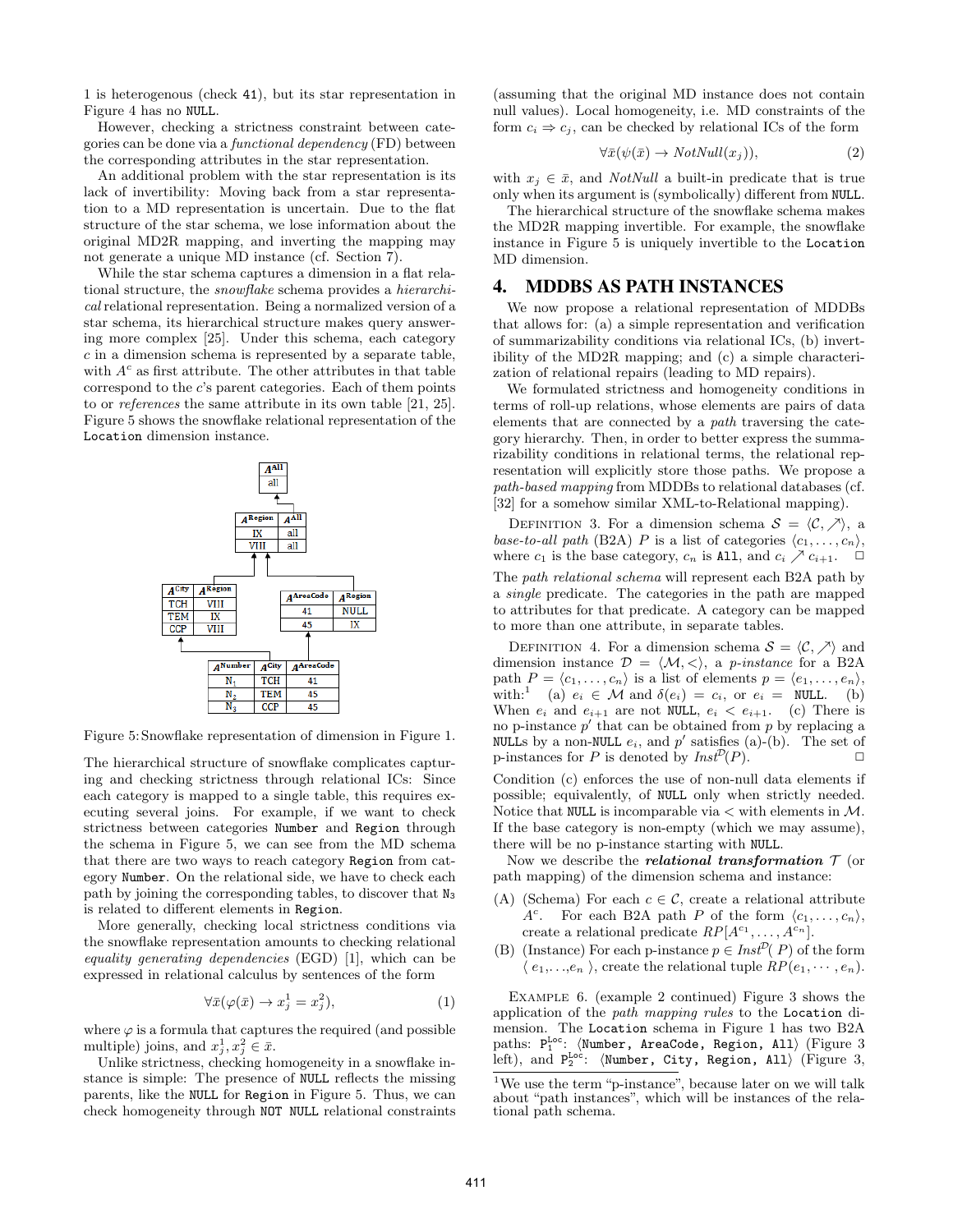right). Each of these paths is mapped to a separate relational table using rule (A), and has 3 associated p-instances. Then, by rule (B), each relation has 3 tuples. For example, the tuple  $(N_2, 45, IX, all)$  in Figure 3 (left) originates in the  $p\text{-instance } \langle N_2, 45, IX, all \rangle \in \text{Inst}^{\mathcal{D}}(P_1^{\text{Loc}}).$ 

Notice that the active domain *Act*(*D*) of the generated relational instance *D* is contained in *M ∪ {*NULL*}*; and the domain  $Dom(A^c)$  of attribute  $A^c$  is  $\delta^{-1}(c) \cup \{NULL\}$ . Then,  $Dom(A^c) ⊆ Act(D) ∪$ {NULL}. We assume all  $∈ Dom(A^{A11})$ . Even with all  $\in \mathcal{M}$ , NULL may be a value for  $A^{A11}$  if all is not reached by lower-level elements in the MD instance.

Notice that the generated relational schema depends only on the MD schema. In particular, the number of relational tables depends on the number of paths *in the MD schema*, and not on the MD instance.

### 5. MD CONSTRAINTS AS PATH ICS

An MD schema *S* will come endowed with a set *K* of (local) strictness and homogeneity constraints (cf. Definitions 1 and 2). An MD instance *D* may not satisfy *K*, which should be reflected in the violation by the associated relational instance  $D$  of a corresponding set  $\Sigma$  of relational ICs. We show now the generation of Σ from *K*.

Checking a strictness condition  $c_i \rightarrow c_j$  under the path mapping depends on the set of B2A paths where both  $c_i, c_j$ appear. Each such *single path* has to be checked, and also *pairs of paths* containing  $c_i, c_j$ . Thus, we need functional dependencies (FDs) for single paths (cf. Rule (C) below), and also an IC for each pairs of paths (cf. Rule (D) below). The latter are simple cases of *equality generating dependencies* (much simpler than  $(1)$ ). (FDs are also EGDs  $[1]$ .)

(C) (FD generation)  $c_i \rightarrow c_j \rightarrow$ 

$$
\{RP: A^{c_i} \to A^{c_j} \mid P \text{ is a B2A path with } c_i, c_j \in P\}.
$$

(D) (EGD generation) 
$$
c_i \rightarrow c_j \rightarrow
$$

$$
\{RP_1.A^{c_i} = RP_2.A^{c_i} \to RP_1.A^{c_j} = RP_2.A^{c_j} \mid
$$

$$
P_1, P_2
$$
 is a pair of B2A paths with  $c_i, c_j \in P_1 \cap P_2$ .<sup>2</sup>

Rule (C) can be obtained as a special case of Rule (D).

Example 7. (example 2 continued) Global strictness conditions for the Location dimension lead to the following (reduced) set of FDs:

$$
RP_1^{\text{Loc}}: \qquad \{A^{\text{Number}} \to A^{\text{AreaCode}}, A^{\text{AreaCode}} \to A^{\text{Region}}\}. \tag{3}
$$

$$
RP_2^{\text{Loc}}
$$
: { $A^{\text{Number}} \to A^{\text{City}}, A^{\text{City}} \to A^{\text{Region}}$ }. (4)

Now, Number and Region are the only categories that require Rule (D), because they reside on two different paths. We generate the following EGD:

$$
RP_1^{\text{Loc}}. A^{\text{Number}} = RP_2^{\text{Loc}}. A^{\text{Number}} \rightarrow RP_1^{\text{Loc}}. A^{\text{Region}} =
$$
  

$$
RP_2^{\text{Loc}}. A^{\text{Region}}. \tag{5}
$$

These ICs are checked on the generated path instance.  $\Box$ 

Since we may have introduced NULL in a path relational instance, we have to take them into account when checking IC satisfaction in it. Several semantics have been proposed for relational databases with null values. Here, we are using a single null value, NULL, which we expect to behave as in SQL databases. In [10] a precise definition of IC satisfaction in relational DBs with SQL NULL was given, through a reconstruction in classical predicate logic. We adopt it here, without going into the details. The main element in this approach is the separation of attributes into *relevant* and *non-relevant*, depending on their occurrence or not in dependencies, and their possibility of taking value NULL. For example, a join attribute is relevant.

More precisely, a relational dependency  $\psi$  is rewritten into a sentence  $\psi^N$ , such that, for a relational instance  $D$ ,

$$
D \models_N \psi \iff D^{rel} \models \psi^N. \tag{6}
$$

Here,  $\models_N$  denotes the (new) notion of IC satisfaction in databases with NULL. On the RHS, we have usual first-order satisfaction with NULL treated as any other constant.<sup>3</sup> Instance  $D^{rel}$  is obtained by restricting  $D$  to its relevant attributes, and  $\psi^N$  is a syntactic rewriting of  $\psi$  that takes into account the possible occurrence of NULL.

EXAMPLE 8. (example 7 continued) Dependency (5) written as a first-order sentence becomes:

$$
\psi \colon \forall n \forall a \forall r \forall x \forall c \forall r' \forall y \ (RP_1^{\text{Loc}}(n, a, r, x) \land RP_2^{\text{Loc}}(n, c, r', y) \rightarrow r = r').
$$

This formula does not take the possible occurrence of NULL (with its intended semantics) into account. This is done by its rewriting into  $\psi^N$ , through  $\psi$ 's set of relevant attributes [10], namely,  $Rel = \{RP_1^{\text{Loc}} \cdot A^{\text{Number}} \}, RP_1^{\text{Loc}} \cdot A^{\text{Region}} \}$  $RP_2^{\text{Loc}}.A^{\text{Number}}, RP_2^{\text{Loc}}.A^{\text{Region}}\}$ :

$$
\psi^N: \ \forall n \forall r \forall r' (RP_1^{\text{Loc}, Rel}(n, r) \land RP_2^{\text{Loc}, Rel}(n, r')) \land
$$
  
\n
$$
NotNull(n) \land NotNull(r) \land NotNull(r') \rightarrow r = r'). \tag{7}
$$

This IC is checked on the instance *D rel* that results from restricting the instance *D* in Figure 3 to the attributes in *Rel.*  $D^{rel}$  has predicates  $RP_1^{\text{Loc},\text{rel}}$  and  $RP_2^{\text{Loc},\text{rel}}$ . It is easy to check that for  $n = N_3$ ,  $r = IX$  and  $r' = VIII$ , (7) is not true in *D rel* , with evaluation done classically and treating NULL as any other constant. Then, by (6),  $D \nvDash_N \psi$ , which agrees with the local non-strictness of the original MD instance.  $\Box$ 

Homogeneity can be checked via the path instance *D* with NOT NULL constraints (Rule (E) below). A NULL in a tuple of *D* shows that the preceding elements in the corresponding pinstance do not have ancestors all the way up. The two NULLs in table *RP*Loc <sup>1</sup> (Figure 3) show that the path is *discontinued* after element 41.

(E) (NOT NULL generation)  $c_i \Rightarrow c_j \rightarrow$ 

{NOT NULL *RP.A<sup>c<sub>j</sub>*</sup> | *P* is a B2A path with  $c_i, c_j \in P$ }.

All the ICs introduced in  $(C)$ - $(E)$  can be easily written as first-order sentences of the forms (1) or (2) (cf. Example 8).

Example 9. (example 2 continued) Homogeneity of the Location instance can be checked with the NOT NULL constraints on the path instance:<sup>4</sup>

NOT NULL 
$$
RP_1^{\text{Loc.}} \{A^{\text{AreaCode}}, A^{\text{Region}}, A^{\text{All}}\},
$$
 (8)  
NOT NULL  $RP_2^{\text{Loc.}} \{A^{\text{City}}, A^{\text{Region}}, A^{\text{All}}\}.$  (9)

As expected, the path instance in Figure 3 violates the constraints NOT NULL 
$$
RP_1^{\text{Loc}} \cdot A^{\text{Region}}
$$
 and NOT NULL  $RP_1^{\text{Loc}} \cdot A^{\text{All}}$ .  $\Box$ 

# 6. REPAIRING PATH INSTANCES

The mappings we introduced are such, that the MD instance is non-summarizable iff the generated path instance is inconsistent wrt the relational ICs. If the latter happens, we

<sup>&</sup>lt;sup>2</sup>Slightly abusing notation, here we are treating paths as sets of categories.

<sup>3</sup> In particular, the *unique names assumption* applies to it.

 ${}^{4}$ The first element in a p-instance is never NULL (cf. Def. 4).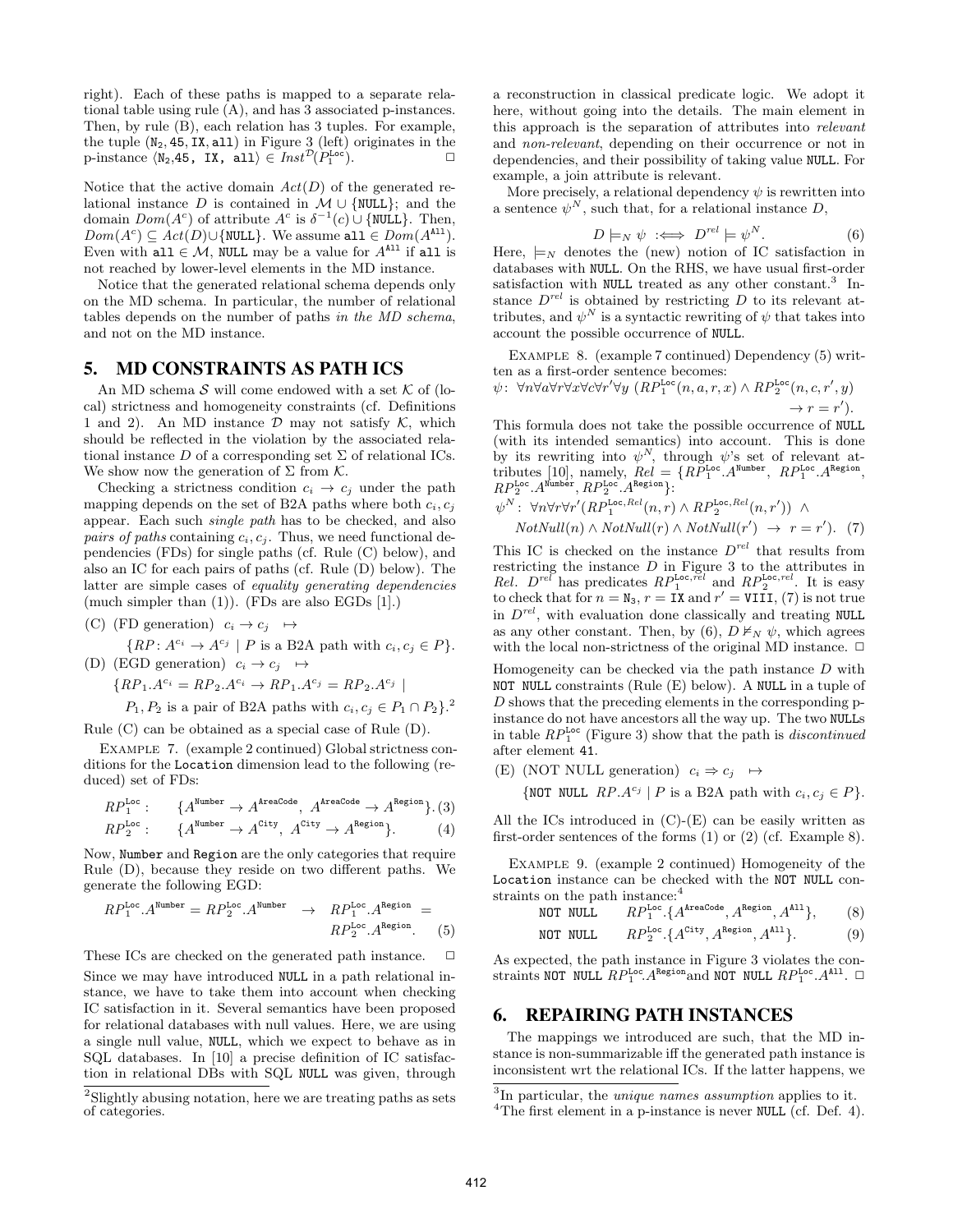can use relational repairs. This requires introducing appropriate relational repair operations for path instances; and a notion of distance between instances, to capture minimality.

The relational ICs of Section 5 are *denial constraints*, which can be enforced through tuple deletions or changes of attribute values. Deleting a tuple from a path instance implicitly removes a p-instance from the dimension, which would lead to the loss of MD data, making inversion problematic. We adopt here repairs that are obtained via a *minimum number of changes of attribute values*. These *attributebased repairs* have been used and investigated before, for denial constraints and FDs (cf. [8] for references).

DEFINITION 5. Let  $D$  be a relational instance, possibly with NULL. (a) An *atomic update* on *D* is represented by a triplet  $\langle R(\bar{t}), A, v \rangle$ , where *v* is a *new* value in  $Dom(A)$  $\{NULL\}$  assigned to attribute *A* in the database atom  $R(t) \in$  $D^5$  (b) An *update* on *D* is a finite set  $\rho$  of atomic updates (not assigning more than one new value to an existing attribute value  $\bar{t}[A]$ ).  $\rho(D)$  denotes the instance resulting from applying (simultaneously all the updates in)  $\rho$  to *D*. (c) For a set Σ of denial constraints (for *D*'s schema), an update *ρ* on *D* is a *minimal repair* iff: 1.  $\rho(D) \models_N \Sigma$ , and 2. there is  $\Box$  no  $\rho'$ , such that  $\rho'(D) \models_N \Sigma$ , and  $|\rho'| < |\rho|$ .

An atomic update changes an existing value in the database by a new non-null value that is already present in the database. For our purposes, in Definition 5 we can consider only sets  $\Sigma$ of denial constraints of the forms  $(C)$ ,  $(D)$ , or  $(E)$ , i.e. EGDs and NOT-NULL constraints. In the following we will assume that this is the case. For a repair  $\rho$  of *D*, we also call (the result)  $\rho(D)$  a repair of *D*.

EXAMPLE 10. (examples 7 and 9 continued) For the path instance *D* in Figure 3, and the relational ICs in Examples 7 and 9, the following are repair candidates, among others (for simplicity we use only the tuple ids of Figure 3):

$$
\rho_1 = \{ \langle RP_1^{\text{Loc}}(1), A^{\text{Region}}, \text{VIII} \rangle, \langle RP_1^{\text{Loc}}(1), A^{\text{All}}, \text{all} \rangle, \langle RP_2^{\text{Loc}}(3), A^{\text{Region}}, \text{IX} \rangle \}, \n\rho_2 = \{ \langle RP_1^{\text{Loc}}(1), A^{\text{Region}}, \text{VIII} \rangle, \langle RP_1^{\text{Loc}}(1), A^{\text{All}}, \text{all} \rangle, \langle RP_1^{\text{Loc}}(3), A^{\text{areaCode}}, 41 \rangle, \langle RP_1^{\text{Loc}}(3), A^{\text{Region}}, \text{VIII} \rangle \}.
$$

Both of these (and other) updates restore the consistency of *D*. However,  $\rho_1$  is the only minimal repair as of Definition 5. It changes the value of  $A^{\text{Region}}$  in the third tuple of  $RP_2^{\text{Loc}}$ , from VIII to IX. On the MD side, this change amounts to modifying the link from element CCP to category Region. Still on the MD side,  $\rho_1$  also creates an originally missing link, by assigning VIII as the parent of 41. This is done by  $\rho_1$  on the relational side by updating the first tuple in table *RP*<sup>Loc</sup>. Figure 6 shows this minimal repair of the original path instance.

 $\rho_2$  is not minimal, but it still restores both strictness and homogeneity on the MD side, by indirectly modifying the link between  $N_3$  and category **AreaCode**, and also creating a link from 41 to VIII.

Directly on the MD side, changing the parent of  $N_3$  from CCP to TEM restores strictness of the Location dimension. If we also add a link between 41 and VIII, we obtain an MD "repair" corresponding to the following relational update:

$$
\begin{array}{lll} \rho' & = & \{ \langle RP_1^{\text{Loc}}(1), A^{\text{Region}}, \text{VIII}\rangle, \ \langle RP_1^{\text{Loc}}(1), A^{\text{All}}, \text{all}\rangle, \\ & & \langle RP_2^{\text{Loc}}(3), A^{\text{City}}, \text{TEM}\rangle, \ \langle RP_2^{\text{Loc}}(3), A^{\text{Region}}, \text{IX}\rangle \}. \end{array}
$$

| 4 Number        |    | AAreaCode  |             | $A$ Region  |  | $A^{All}$   |  |
|-----------------|----|------------|-------------|-------------|--|-------------|--|
| N,              |    | 41         |             | <b>NULL</b> |  | <b>NULL</b> |  |
|                 |    |            | <b>VIII</b> | all         |  |             |  |
| $N_{2}$         | 45 |            | IX          |             |  | all         |  |
| $N_{3}$         |    | 45         |             | IX          |  | all         |  |
|                 |    |            |             |             |  |             |  |
| <b>A</b> Number |    | $A$ City   |             | $A$ Region  |  | $A^{All}$   |  |
| N,              |    | <b>TCH</b> |             | VIII        |  | all         |  |
| N2              |    | <b>TEM</b> |             | IX          |  | all         |  |

Figure 6: Minimal repair of the path instance.

**CCP** 

**VIII** 

IX

all

 $\rm N_3$ 

 $\rho'$ , compared with  $\rho_1$ , makes an *unnecessary* update on  $A^{\text{City}}$ , in the third tuple of  $RP_2^{\text{Loc}}$ . Hence, according to Definition  $5, \rho'$  is not a minimal relational repair.  $\Box$ 

Notice that NULLs are updated in the derived path instance only when there is a NOT NULL constraint violation. Since we might be interested in checking some of, but not necessarily all, the possible homogeneity constraints, we would have some attributes that are not restricted by a NOT NULL constraint. In this case, a minimal relational repair might still have NULLs (cf. Example 11 in [31]). On the other side, restoring consistency wrt strictness constraints via relational repairs does not modify the NULL values in the database. The minimal repairs of a path instance associated to an MD instance that violates homogeneity are NULL-free if homogeneity is globally imposed.

The semantics we are using for evaluating FDs and EGDs in presence of NULL does not consider NULL as a source of IC violation. Since strictness is violated when we have more than one parent for an element in an upper category, strictness seen from the relational side is not violated if an element rolls up to a non-null value and NULL in a parent category. The latter is reached on the relational side due to a *missing parent* on the MD side.

Example 11. (example 8 continued) Consider the EGD (5) obtained from the MD strictness constraint Number *→* Region. Sentence (7) can be used for checking (5) in the presence of NULL.

In order to illustrate the effect of NULL on the evaluation of Number *→* Region via the instance in Figure 3, we instantiate (7) on the first tuples of tables  $RP_1^{\text{Loc}}$  and  $RP_2^{\text{Loc}}$ , obtaining

$$
RP_1^{\text{Loc},Rel}(\text{N}_1, \text{NULL}) \wedge RP_2^{\text{Loc}, Rel}(\text{N}_1, \text{VIII}) \wedge NotNull(\text{N}_1) \wedge NotNull(\text{NULL}) \wedge NotNull(\text{VUL}) \rightarrow \text{NULL} = \text{VIII}.
$$

Due to the occurrence of NULL in relevant attributes, the antecedent of the implication has the false conjunct *NotNull*( NULL), which makes the whole sentence true. Hence, the instance in Figure 3, even having  $N_1$  associated to both NULL and VIII does not violate the EGD. This makes sense, because NULL was introduced as an auxiliary relational element to deal with heterogeneity; and it does not appear on the MD side. In the corresponding MD instance  $N_1$  is connected only to VIII (cf. Figure 1(b)).  $\Box$ 

THEOREM 1. For a relational path instance D and a set Σ of relational ICs associated to an MD instance *D* with a set  $K$  of MD strictness and homogeneity constraints, there always exists a minimal repair wrt  $\Sigma$ .<sup>6</sup>

<sup>5</sup>As usual in relational DBs, we denote the value for attribute *A* in a tuple  $R(\bar{t})$  with  $R(\bar{t})[A]$ , or simply  $\bar{t}[A]$  when predicate *R* is clear from the context.

 ${}^{6}$ Cf. [31] and Example 13 there for a proof and example.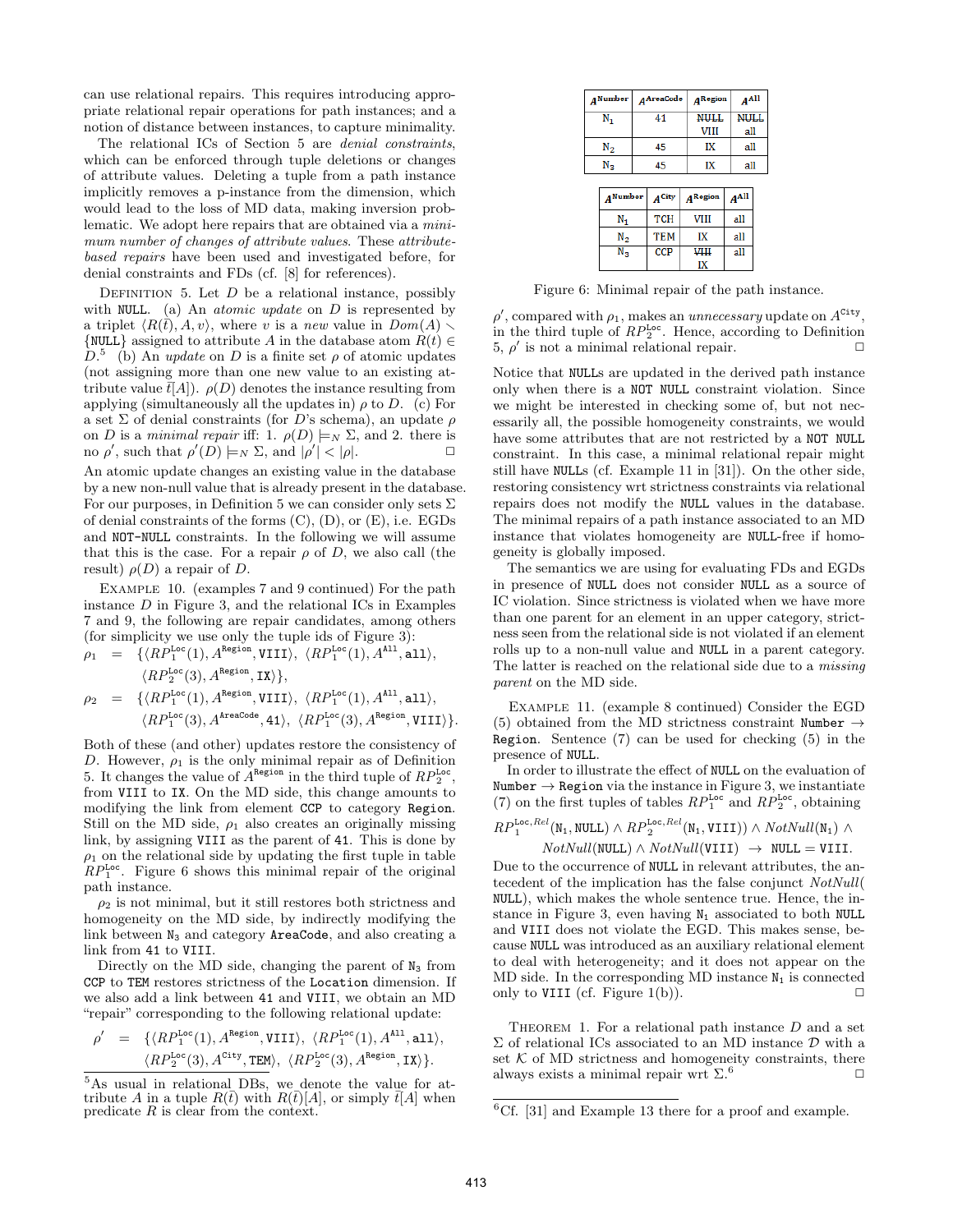# 7. BACK TO MD INSTANCES: INVERSION

We will define MD repairs (cf. Definition 6) via the translation of the MD database into a relational instance subject to relational ICs that are derived from semantic MD constraints. The generated relational instance is repaired wrt the ICs. In Section 8 we will address this question about the kind of repairs that are obtained going through the relational route. In this section, we will concentrate on the *invertibility* of the relational mapping  $\mathcal T$  (introduced in Section 4), i.e. on how to obtain an MD instance from a given (relational) path instance. This is a question about schema mappings and their invertibility [4, 6].

Mapping  $\mathcal T$  has two components, for the schema and the instance. The former includes a transformation of a set of MD constraints into relational ICs. We expect this two-part mapping  $\mathcal T$  to have an inverse  $\mathcal T^{-1}$  with good properties:

# **Expected properties:**

- $(E1) \mathcal{T}^{-1}(\mathcal{T}(\mathcal{S})) = \mathcal{S}$ , where  $\mathcal{S}$  is the MD schema.
- $(E2) \mathcal{T}^{-1}(\mathcal{T}(\mathcal{D})) = \mathcal{D}$ , where  $\mathcal D$  is the MD instance.
- (E3) For an MD instance *M*, and a set of MD constraints *K*, if *D* and  $\Sigma$  are their relational counterparts, and  $\rho(D)$ is a repair of *D* wrt  $\Sigma$ , then  $\mathcal{T}^{-1}(\rho(D)) \models \mathcal{K}$  holds.

We proceed as follows. First, we define the domain of  $\mathcal{T}^{-1}$ , next we define  $\mathcal{T}^{-1}$  with transformation rules, and finally, we check that  $\mathcal{T}^{-1}$  has the expected properties. Mapping  $\mathcal{T}^{-1}$ is defined on triples  $\langle \mathcal{R}, \Sigma, D \rangle$ , where  $\mathcal R$  is a path schema,  $\Sigma$ is a set of ICs over  $\mathcal{R}$ , and  $D$  is an instance for  $\mathcal{R}$ , s.t.:

- 1. For every predicate  $R[A_1, \cdots, A_n] \in \mathcal{R}, A_n = A^{1,1}$ , and  $Dom(A^{All}) = \{all, NULL\}$ . All predicates R share the "first attribute"  $A_1$ , and NULL  $\notin Dom(A_1)$  (we assume there is a single base category). Other attributes are allowed to take the value NULL. Different predicates  $R_i$  may share attributes other than  $A_1$  and  $A^{\text{All}}$ .
- 2. The elements of  $\Sigma$  are of the form: (a) NOT NULL  $R_i.A_j$ , or (b)  $R_i.A_k = R_j.A_l \rightarrow R_i.A_m = R_j.A_n$ , with  $R_i, R_j$ not necessarily distinct predicates in *R*.
- 3. *D* satisfies the basic conditions in item 1. However, it may be that  $D \not\models_N \Sigma$ . We can also assume, but this is not crucial, that for every tuple  $R(e_1, \ldots, e_n) \in D$ , if  $e_i$  = NULL, then  $e_j$  = NULL for every  $i \leq j \leq n$ .

For the definition of  $\mathcal{T}^{-1}(\mathcal{R})$ , we associate attributes to categories. The joint and consecutive occurrence of attributes in a relational predicate generates direct links between categories (cf. rule (F) below). The definition of  $\mathcal{T}^{-1}(D)$  is given by considering each tuple separately, creating a corresponding p-instance for a dimension instance *M* for MD schema  $S := \mathcal{T}^{-1}(\mathcal{R})$ .<sup>7</sup> This creates elements in categories and links between elements belonging to directly connected categories (cf. rule (G) below).

(F) (Schema inversion) For an attribute *A* appearing in an  $R \in \mathcal{R}$ , create a category (name)  $c^A$ . The set of socreated categories is denoted with *C*. For each relational predicate  $R[A_1, \ldots, A_n]$  in  $\mathcal R$  and  $1 \leq i \leq$ *n*−1, create an edge from  $c^{A_i}$  to  $c^{A_{i+1}}$  in the dimension schema.

(G) (Instance inversion) For each atom  $R(e_1, \ldots, e_n)$ , with  $R[A_1, \ldots, A_n] \in \mathcal{R}$ , and  $1 \leq i \leq n-1$ , if  $e_i \neq \texttt{NULL}$ , introduce  $e_i$  as an element of (the extension of)  $c^{A_i}$  (i.e. make  $\delta(e_i) := c^{A_i}$ . If  $e_{i+1} \neq \text{NULL}$ , create an edge from  $e_i$  to  $e_{i+1}$ .

Example 12. (example 10 continued) Figure 6 shows the minimal repair of our path instance. Applying to it the inversion rules just introduced, we obtain the dimension instance in Figure 7. Dashed lines correspond to inserted edges. More specifically, using rule  $(F)$  on  $RP_1^{\text{Loc}}$ , the top table in Figure 6, creates a set of categories:<sup>8</sup>  $RP_1^{\text{Loc}}[A^{\text{Number}},$  $A^{\texttt{AreaCode}}, A^{\texttt{Region}}, A^{\texttt{All}}] \mapsto \{\texttt{Number}, \texttt{AreaCode}, \texttt{Region}, \texttt{All}\} \subseteq I$ *C*, and also a set of *↗*-links: *{⟨*Number*,* AreaCode*⟩,⟨*AreaCode*,* Region*⟩,⟨*Region*,* All*⟩} ⊆ ↗*.



Figure 7: Dimension instance obtained via inversion.

For instance inversion with rule  $(G)$ , we map, e.g., the updated (first) tuple (N1*,* 41*,* VIII*,* all) in the top table:

$$
RP_1^{\text{Loc}}(\text{N1}, 41, \text{VIII}, \text{all}) \mapsto \{N_1, 41, \text{VIII}, \text{all}\} \subseteq \mathcal{M},
$$
  

$$
\delta(41) = \text{AreaCode}, \ \delta(\text{VIII}) = \text{Region}, \ \delta(\text{all}) = \text{All},
$$

N<sup>1</sup> *<* 41*,* 41 *<* VIII*,* VIII *<* all*.*

Applying rule (G) to other tuples in the relational (minimal repair) instance  $D$ , we obtain an MD instance  $D$ , the one in Figure 7. It turns out to be (globally) strict and homogeneous. In fact, for *D* in Figure 6, since  $D \models \Sigma$  (with  $\Sigma$  as in Example 10), it holds  $\mathcal{D} \models \mathcal{K}$ . Here,  $\mathcal{K}$  is the original set of MD constraints that gave rise to  $\Sigma$ .  $\Box$ 

It easy to verify that a *unique* dimension instance is obtained as a result of applying the inversion rules, and that the expected properties (E1)-(E3) hold. Furthermore, it is also easy to verify that both  $\mathcal{T}$  and  $\mathcal{T}^{-1}$  can be computed in polynomial time.

### 8. A PURELY MD REPAIR SEMANTICS

With all the above elements we are ready to define *a repair semantics for MD databases wrt summarizability constraints*. The definition is *indirect*, in the sense that we first map the MD schema  $S$  and instance  $D$  to a relational schema *R* and instance *D*, resp. Furthermore, the set *K* of *local summarizability constraints*, i.e. local strictness and homogeneity constraints, on the MD side is translated into a set Σ of relational ICs. So as *D* may not satisfy *K*, *D* may not satisfy  $\Sigma$ . Then, we consider relational repairs for *D* wrt Σ. These are *attribute-based repairs* [8] that change a minimum number of attribute values. Those relational minimal repairs form a class denoted by  $Rep(D, \Sigma)$ . Inverting the relational repairs takes us to a class of MD instances *D ′* that satisfy *K*.

<sup>&</sup>lt;sup>7</sup>Since the attributes  $A_j$  in  $R$  may not have names of the form  $A^c$ , for *c* a category name, we will obtain an MD schema that will be "isomorphic" to the original *S*, if any. We will still denote with  $S$  the MD schema resulting from the inversion.

<sup>&</sup>lt;sup>8</sup>Naturally identifying the generated category  $c^{A^c}$  with *c*.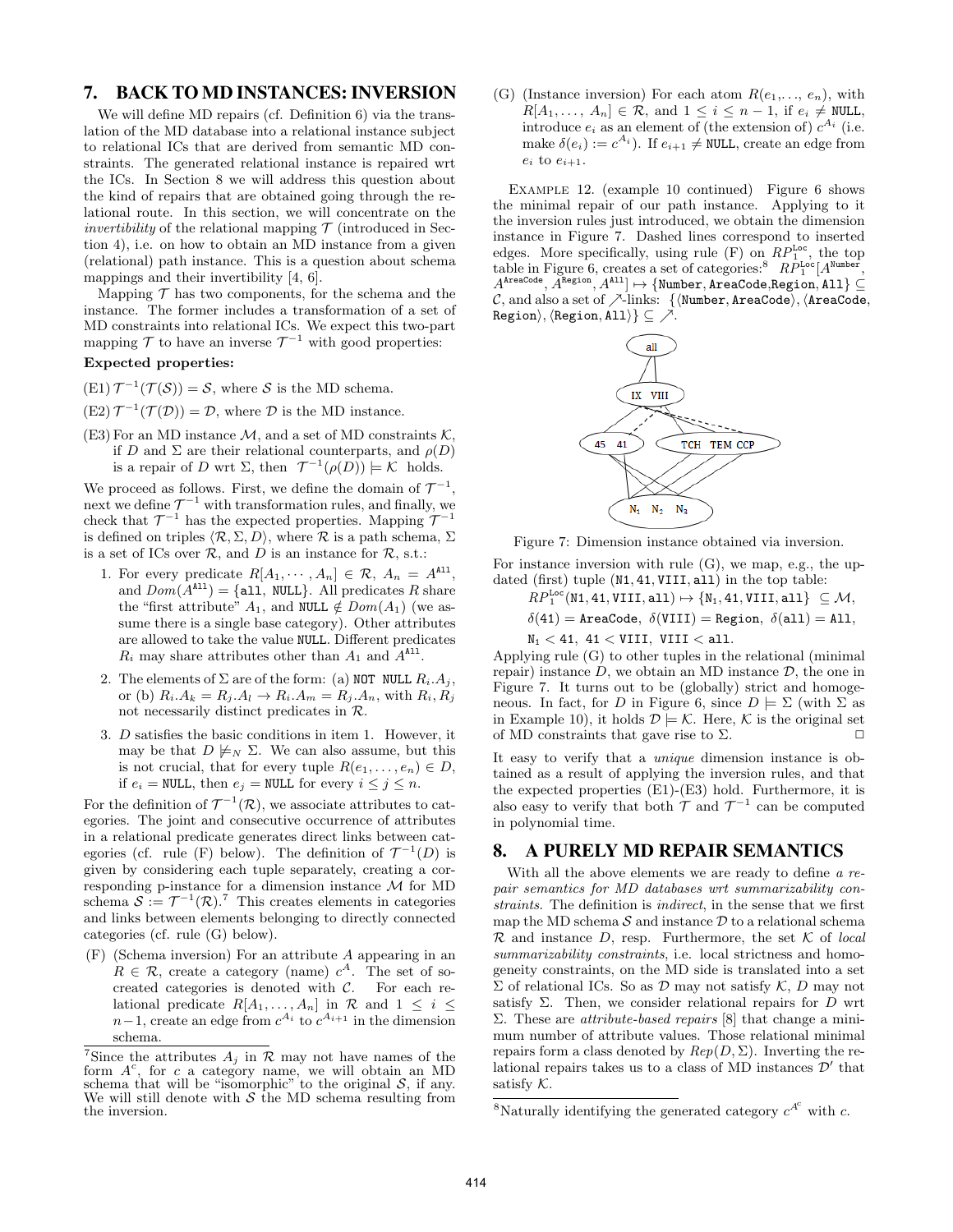DEFINITION 6. Let  $D$  be an MD instance,  $K$  a set of *local summarizability constraints* (LSCs) (i.e. local strictness and local homogeneity constraints), *D* the instance  $\mathcal{T}(\mathcal{D})$ , and  $\Sigma$ the class of relational ICs obtained from *K*. An MD instance  $\mathcal{D}'$  is a *path repair* of  $\mathcal{D}$  wrt  $\mathcal{K}$  iff there is  $D' \in Rep(D, \Sigma)$ with  $\mathcal{D}' = \mathcal{T}^{-1}(D')$ . *Rep*( $\mathcal{D}, \mathcal{K}$ ) is the class of path repairs of  $D$  wrt  $K$ .

Since the relational repairs in  $Rep(D, \Sigma)$  only change data (not the relational schema), the elements of  $Rep(D, \mathcal{K})$  also change only data, i.e. instance *D* (and not the MD schema *S*). So, they are *instance-oriented repairs* of *D*. A pathrepair of *D* does not add new elements to categories. Actually, the MD data repair operations are insertions or deletions of edges in the dimension instance. Violations of NOT NULL ICs on the relational side (associated to the lack of homogeneity on the MD side) result in edge insertions for *D*. Operations tackling non-strictness (EGD violations on the relational side) may be insertions and deletions of links.

There have been previous approaches to MD instancebased repairs  $[14, 28, 9]$ .<sup>9</sup> In [9], repairs assume homogeneity, and only address strictness. The closest approach to ours is [11] (cf. also [16]). They define MD repairs directly on the MD instance, wrt both local strictness and homogeneity constraints. In [11] a minimal repair is a new dimension instance that is consistent wrt the summarizability constraints, and is obtained by applying a minimal number of updates to the original dimension instance (edge insertions or deletions between existing data elements). Let us denote with  $Rep^{bch}(\mathcal{D}, \mathcal{K})$  their class on minimal MD repairs, which can be compared to our class  $Rep(D, K)$ .

EXAMPLE 13. (examples 10 and 12 continued) Figure 8 shows  $Rep^{bch}(\mathcal{D}, \mathcal{K})$ , i.e. the minimal MD repairs according to [11] for the Location dimension in Figure 1.  $\mathcal{D}_3$  corresponds to the one obtained in Example 12 via relational translation, which produces only this single MD repair. So, in this example,  $Rep(\mathcal{D}, \mathcal{K}) = {\mathcal{D}_3} \subseteq Rep^{bch}(\mathcal{D}, \mathcal{K})$ .

It is easy to check that  $\mathcal{D}_2$  can be obtained with the inversion rules after applying the update  $\rho_2$  in Example 10. We saw that  $\rho_2$  is not a minimal update, then  $\mathcal{D}_2 \notin Rep(\mathcal{D}, \mathcal{K})$ . Similarly for  $\mathcal{D}_1$ , that corresponds to the update  $\rho'$  also discussed in Example 10 (it does not produce a minimal relational repair). Thus,  $\mathcal{D}_1 \notin Rep(\mathcal{D}, \mathcal{K})$  either.

The previous example might suggest that always  $Rep(D, K)$ *⊆ Repbch*(*D, K*). This is not true: there are examples of MD schemas and instances where repairs in  $Rep(D, K)$  are not elements of  $Rep^{bch}(\mathcal{D}, \mathcal{K})$  (cf. Example 16 in [31]). Despite the incomparability of these repair classes under set inclusion, it is still worth comparing  $Rep(\mathcal{D}, \mathcal{K})$  and  $Rep^{bch}(\mathcal{D}, \mathcal{K})$ in more detail in the case of our ongoing example. This will allow us to gain additional insight that will lead us to a purely MD characterization of our MD repairs.

Example 14. (example 13 continued) Let us focus on the edges inserted or deleted by each of the repairs in Figure 8. They all agree on the insertion of a link between 41 and VIII, to enforce homogeneity. However, they differ on strictness enforcement. Notice that the edges deleted or inserted by  $\mathcal{D}_1$  and  $\mathcal{D}_2$  belong to the first level of the dimension hierarchy, while repair  $\mathcal{D}_3$  makes changes on its second level.  $\mathcal{D}_1$ changes the link between element  $N_3$  and category City, updating the p-instance *⟨*N3,CCP,VIII,all*⟩* into *⟨*N3,TEM,IX,all*⟩*.

With *D*<sup>3</sup> that p-instance is changed into *⟨*N3,CCP,IX,all*⟩*. So,  $\mathcal{D}_1$  causes more changes on this p-instance in comparison to  $\mathcal{D}_3$ . A similar comparison applies to  $\mathcal{D}_2$  and  $\mathcal{D}_3$ .

This example shows that modifying different edges may be reflected in different ways on the underlying relational database. Hence, a notion of MD repair minimality (we already have a notion of minimality on the relational side, in Definition 5) should not be solely based on the number of modified edges, but also on which edges are being modified and at which level. We define an MD measure that considers this.

DEFINITION 7. Let  $D$  and  $D'$  be dimension instances over the same MD schema  $S$  and active domain  $M$  and category association function *δ*. (a) The sets of *insertions*, *deletions* and *modifications* as a result of updating  $D$  into  $D'$  are:

$$
ins(\mathcal{D}, \mathcal{D}') = \{ (e_1, e_2) \in (\langle \mathcal{D}' \rangle \langle \mathcal{D}' \rangle) \mid \text{there is no } e_3 \text{ with } (e_1, e_3) \in (\langle \mathcal{D} \rangle \langle \mathcal{D}' \rangle).
$$
  

$$
del(\mathcal{D}, \mathcal{D}') = \{ (e_1, e_2) \in (\langle \mathcal{D} \rangle \langle \mathcal{D}' \rangle) \mid \text{there is no } e_3 \text{ with } (e_1, e_3) \in (\langle \mathcal{D}' \rangle \langle \mathcal{D}' \rangle).
$$

 $mod(\mathcal{D}, \mathcal{D}') = \{ (e_1, e_2, e_3) \mid (e_1, e_2) \in (\leq_{\mathcal{D}'} \leq \leq_{\mathcal{D}}) \text{ and }$  $(e_1, e_3) \in \{ \langle \mathcal{D} \setminus \langle \mathcal{D}' \rangle \}.$ 

(b) The *cost of updating*  $D$  into  $D'$ , denoted  $ucost(D, D')$  is:

$$
cost(\mathcal{D}, \mathcal{D}') = \sum_{(e_1, e_2) \in (ins(\mathcal{D}, \mathcal{D}') \cup del(\mathcal{D}, \mathcal{D}'))} \left| \mathcal{A}(e_1, e_2) \right| \times |\mathcal{A}(e_1, e_2)|
$$
  
+ 
$$
\sum_{(e_1, e_2, e_3) \in mod(\mathcal{D}, \mathcal{D}')} \left| \mathcal{A}(e_1, e_2) \right| \times |\gamma(e_2, e_3)|, \text{ with:}
$$

 $\alpha(e_1, e_2) = \{p \mid p \in \text{Inst}^{\mathcal{D}}(P), \ \{\delta(e_1), \delta(e_2)\} \subseteq P, \ e_1 \in p\},\$  $\beta(e) = \{ e' \in M \mid e \leq p \}$ , and  $\gamma(e_2, e_3) = \{ e' \in M \mid e \leq p \}$  $e_2 \leq \frac{1}{2} e'$ , but not  $e_3 \leq \frac{1}{2} e'$ .

Intuitively,  $ucost(\mathcal{D}, \mathcal{D}')$  captures the number of changes made to the elements of p-instances belonging to *D*. From the corresponding relational point of view, this is the number of changes of attribute-values, as an indirect result of the MD updates. Each number of updated attribute values as a result of each edge change is computed separately. The sum of those values for all changed edges  $(e_1, e_2)$  gives the total number of attribute value updates needed for updating *D* into *D ′* .

Example 15. (example 14 continued) We want  $ucost(\mathcal{D}, \mathcal{D}_i)$  for the MD repairs  $\mathcal{D}_i$ ,  $i = 1, 2, 3$ .

 $ins(\mathcal{D}, \mathcal{D}_1) = \{ (41, \text{VIII}) \}, \ \ del(\mathcal{D}, \mathcal{D}_1) = \emptyset, \ \ mod(\mathcal{D}, \mathcal{D}_1) = \emptyset$ *{*(N3*,* TEM*,* CCP)*}*,  $\hat{f}(B, \mathcal{D}_2) = \{ (41, \text{VIII}) \}$ ,  $del(\mathcal{D}, \mathcal{D}_2) = \emptyset$ ,  $mod(\mathcal{D}, \mathcal{D}_2) = \emptyset$ *{*(N3*,* 41*,* 45)*}*,  $ins(\mathcal{D}, \mathcal{D}_3) = \{(41, VIII)\}, \ \ del(\mathcal{D}, \mathcal{D}_3) = \emptyset, \ \ mod(\mathcal{D}, \mathcal{D}_3) = \emptyset$ *{*(CCP*,* IX*,* VIII)*}*.

The sets  $\alpha$ ,  $\beta$  and  $\gamma$  are associated to instance *D*. They are:  $\alpha$ (41, VIII) = { $\langle N_1, 41, NULL, NULL \rangle$ },  $\alpha(N_3, TEM) = \{\langle N_3,$ CCP, VIII, all  $\rangle$ *}*,  $\alpha$ (N<sub>3</sub>, 41) = { $\langle N_3, 45, IX, all \rangle$ },  $\alpha$ (CCP, IX)  $= {\mathcal{N}_3, \text{CCP}, \text{VIII}, \text{all}}$   $}$ ;  $\beta(\text{VIII}) = {\text{VIII}, \text{All}}$ ;  $\gamma(\text{TEM}, \text{CCP})$  $=$  {TEM, IX},  $\gamma$ (41, 45) = {41, VIII},  $\gamma$ (IX, VIII) = {IX}.

With these elements we can compute each update cost:

$$
ucost(\mathcal{D}, \mathcal{D}_1) = |\alpha(41, VIII)| \times |\beta(VIII)| + |\alpha(\text{N}_3, TEM)|
$$
  
\n
$$
\times |\gamma(TEM, CCP)| = 1 \times 2 + 1 \times 2 = 4,
$$
  
\n
$$
ucost(\mathcal{D}, \mathcal{D}_2) = |\alpha(41, VIII)| \times |\beta(VIII)| + |\alpha(\text{N}_3, 41)|
$$
  
\n
$$
\times |\gamma(41, 45)| = 1 \times 2 + 1 \times 2 = 4,
$$
  
\n
$$
ucost(\mathcal{D}, \mathcal{D}_3) = |\alpha(41, VIII)| \times |\beta(VIII)| + |\alpha(CCP, IX)|
$$
  
\n
$$
\times |\gamma(IX, VIII)| = 1 \times 2 + 1 \times 1 = 3.
$$

 $\overline{u}$ 

 $9$ For repairs based on changes on the MD schema cf. [21, 22], and more formally [5].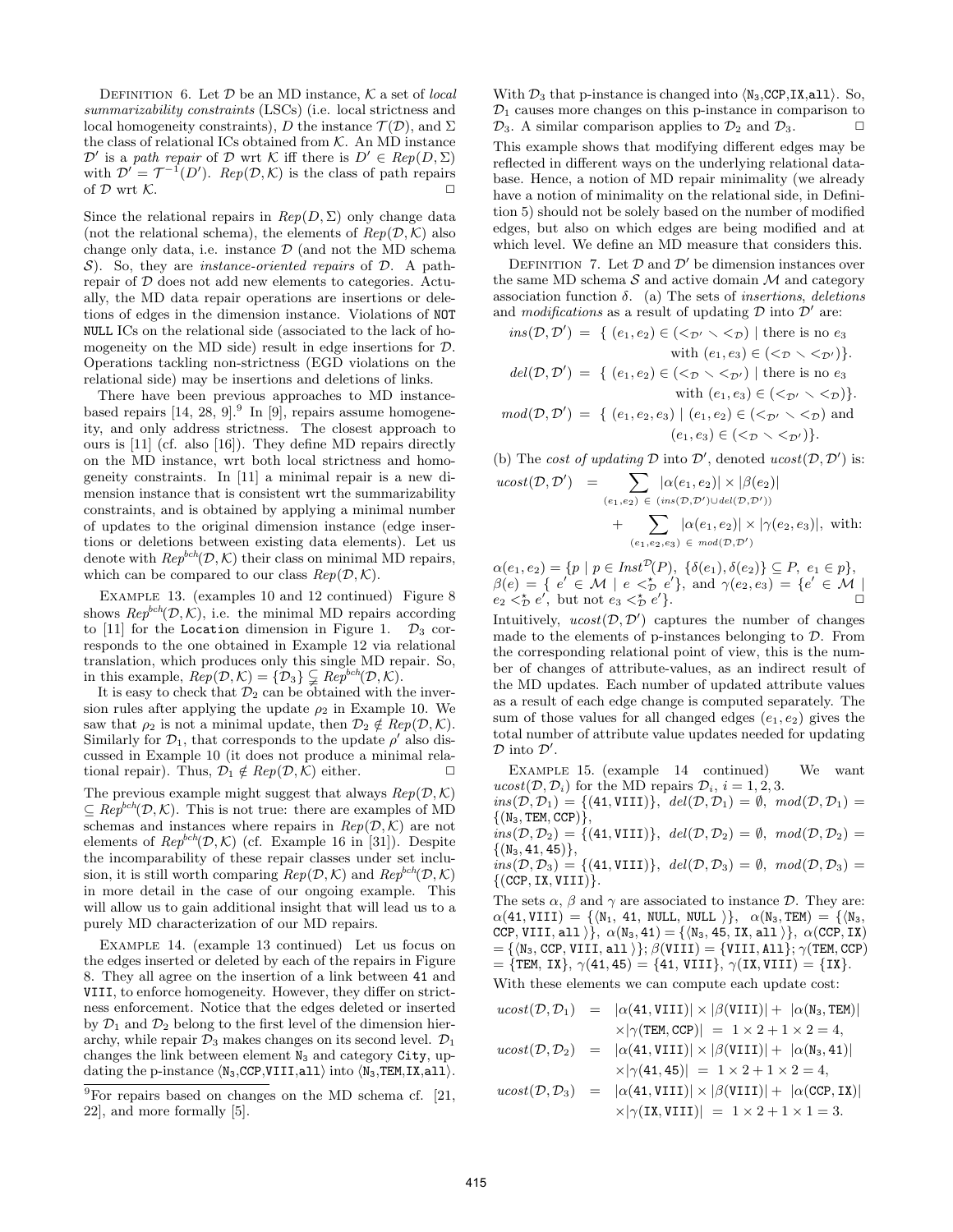

 $\mathcal{D}_3$  provides the least update cost for  $\mathcal{D}$ , i.e. the minimum number of changes to the underlying relational database, which is consistent with the discussion in Example 12:  $\mathcal{D}_3$ is the only MD repair for  $D$  that also corresponds to a minimal relational repair. Notice that the update cost for each of  $\mathcal{D}_1, \mathcal{D}_2, \mathcal{D}_3$  is the same as the number of changes made to the p-instances of  $D$ , and also the same as the number of attribute-value updates (the  $|\rho|$ s) performed via the corresponding relational repairs.  $\Box$ 

LEMMA 1. Let  $D$  be an instance for the MD schema  $S$ . and  $K$  be a set of LSCs over  $S$  (cf. Definition 6). Let  $D$ and  $\Sigma$  be the corresponding elements on the path relational side, and  $\rho$  an update of *D*. For the MD instance  $\mathcal{D}'$  for *S* with  $\mathcal{D}' = \mathcal{T}^{-1}(\rho(D))$ , it holds:  $ucost(\mathcal{D}, \mathcal{D}') = |\rho|$ . From this lemma (cf. [31] for a proof), we obtain a characterization of our MD repairs in pure MD terms.

THEOREM 2. Let  $D$  be an instance for the MD schema *S*, and *K* be a set of LSCs over *S*. For every instance *D ′* for S, it holds:  $\mathcal{D}' \in Rep(\mathcal{D}, \mathcal{K})$  iff  $\mathcal{D}' \models \mathcal{K}$  and  $ucost(\mathcal{D}, \mathcal{D}')$  is minimum (among the consistent  $S$ -instances).  $\Box$ 

This characterization of MD repairs implicitly takes into consideration the effect of MD repair operations (edge insertions and deletions) on the underlying relational instance. As we seen above, not all the repairs proposed by [11] have to be MD repairs in our sense, nor the other way around. This is due to the fact that, in [11] edges are modified without considering (neither explicitly nor implicitly) the underlying relational side effects of the MD operations.

The repair approach in [11] applies minimality without considering any sort of priority on edge changes. In contrast, ours implicity does so, via the underlying relational sideeffects of MD edge changes. In particular, for our MD repair process, edges with fewer connections to the base elements are good candidates for change: they affect fewer tuples in the underlying database. Among those edges, those that reside at higher levels of the hierarchy are optimal choices for change, because they update fewer attribute values in the affected tuples. As a result, in our approach, those MD repairs causing minimal side-effects are preferred.

### 9. EXPERIMENTS AND COMPUTATION

We had two main motivations behind the introduction of the path schema for MDDBs, and ROLAP for DWHs, in particular. The first one is the proposal of a new relational representation (schema) that is more suitable than the most popular ones for capturing, representing, checking, and enforcing summarizability constraints on MDDBs. As

discussed above, the path schema is particularly appropriate for these tasks. In Section 9.2 below, we report on quite satisfactory experiments on inconsistency detection. However, it would be difficult to "sell" this new form of relational representation if a MDDB or a DWH built according to it had a poor performance wrt aggregate query answering. Being this a crucial issue, we decided to concentrate our first experiments on this particular task. The results are quite encouraging and are reported in Section 9.1 below.

We also think that the path relational representation of MDDBs is quite natural, and particularly appropriate for representing the hierarchically dimensional structure of data, particularly those subject to *non-linear*, i.e. lattice-like, dimension hierarchies. Unlike the star schema, the path schema allows to clearly and unambiguously read off the multi-dimensional instance from the path database instance (cf. Section 3). Compared with the snowflake representation, the path representation is equally good at capturing dimension hierarchies, without incurring, as snowflake, in the extra cost for query answering and inconsistency detection.

The second motivation is the use of an appropriate relational representation, the path relational schema, to support actual MD repairs, directly on the relational representation, or indirectly on the MD representation. We have introduced in detailed and precise terms the *repair semantics* and the operations that are needed to move and transfer results between the direct MD representation and the relational representation. Experimenting with repairs has been left for a second phase of experiments that corresponds to ongoing work. Since experiments of this kind require *algorithms for repair computation*, in Section 9.3 below we briefly describe a couple of approaches we are currently developing.

### 9.1 Query answering under the path schema

Our repairing of MD databases is done via relational transformations. However, if the original MD database is not implemented as a path relational (PR) database, and we wanted to use the latter for MD repairing, the translation would introduce an additional cost. In consequence, it is natural to ask about the possibility of using upfront *path relational schemas* as the basis for the implementation of MD databases or DWHs.

We claim that *the path relational schema is a promising alternative to consider for a relational approach to MD-DBs and DWHs*, independently from its virtues wrt MD repairing. We ran some experiments supporting this claim, comparing a PR implementation with relational implemen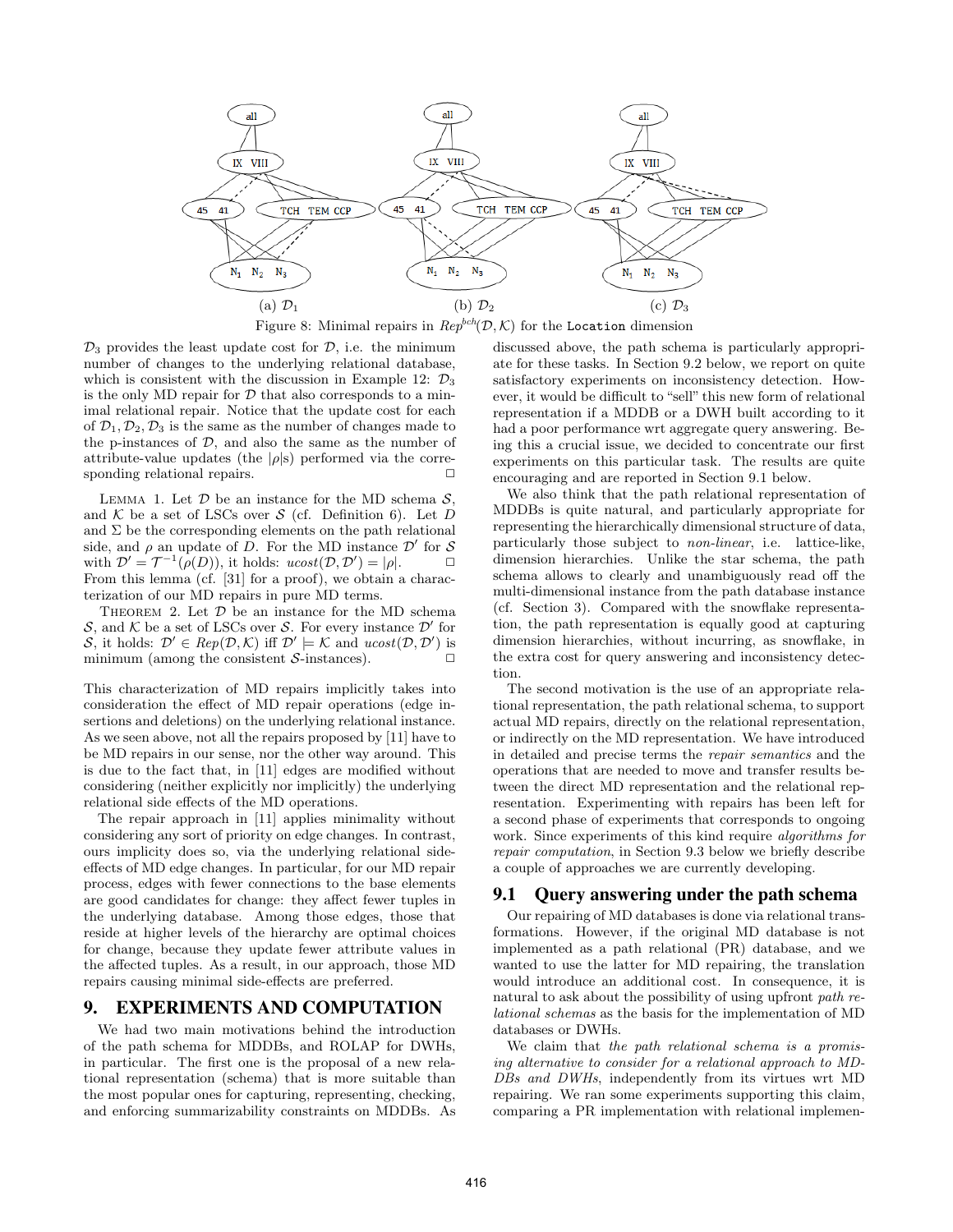tations based on the star and snowflake schemas. We addressed performance at aggregate query answering, on SQL Server 2008. We illustrate them using our running example (cf. Example 1).

In addition to the Location dimension (cf. Figure  $1(a)$ ), we consider a Time dimension with a simple linear hierarchy: Date *↗* Month, Month *↗* Year, and Year *↗* All. We count Incoming and Outgoing calls (the facts) (cf. Figure 2).

The relational representations of the Location dimension in the star, snowflake and path schemas that we implemented are in Figures 4, 5 and 3, resp. The relational representations of the Time dimension are simple, and done as described in Sections 3 and 4.

We generated and loaded a sizeable amount of test data into star, snowflake, and path databases. The generator creates elements for each category in the dimension schema, taking into account the hierarchy levels. The lower the category level, the larger the set of elements, with the base category containing 100,000 elements. For each of the three relational DBs we tested several queries. Due to the space limitations, we discuss in detail only one of them, namely a query, *Q*, asking for the Incoming calls made from each region (i.e. category Region) in year 2010. *Q* takes 3 different forms in SQL depending on the underlying relational schema (cf. [31, sec. 9] for many more experimental details). The final results of the experiment, including all queries, are shown in Figure 9.

For the star schema, we need to join Traffic-Fact-Table (the fact table in Figure 2) with the tables for the Location dimension  $(R^{Loc})$  in Figure 4, and the Time dimension  $(R^{Time})$ .

For the path schema, the structure of the SQL query depends on the categories used in the aggregate query (Region in this case). A category may belong to several B2A paths, and we may have to use several path tables. Since Region belongs to two B2A paths, in order to compute the roll-up  $\mathcal{R}^{\texttt{Region}}_{\texttt{Number}}$  from Number to Region, we need first the union of sets of tuples in either path tables, with selected attributes A<sup>Number</sup> and A<sup>Region</sup>. This intermediate result is joined with the fact table and the relational Time table  $RP^{\tilde{\text{Time}}}$ . As expected, the query posed to the path DB is more complex than the one posed to the star DB. For this reason, the "star query" executes faster than the "path query".

As is well-known (cf. also Section 3), the hierarchical structure of the snowflake schema requires several joins, which are costly operations. As expected, the number of joins in the query posed to the snowflake DB is considerably higher than in the first two cases, and accordingly, the execution time is also much higher. The execution times for the 3 SQL queries are: 155.2 ms for the star DB, 193.8 ms for the path DB, and 427.3 ms for the snowflake DB.

We considered other queries, involving other categories of the Location dimension in the aggregation. They are about the sum of Incoming calls made in year 2010 from each cell phone number, area code, city, and finally, from all of the numbers. The results are shown in Figure 9. Query *Q* corresponds to category Region in Figure 9.

Notice that when the category we are rolling-up to in the query is City or AreaCode, instead of Region, the structure of the SQL query under the path schema is similar to the one for the same query under the star schema. In this case, only one B2A path has to be considered, and there is no need to merge the tuples of several path tables. In cases like this, we have similar query answering times under the star and path schema, as shown in Figure 9.



Figure 9: Comparing path, star and snowflake schemas.

We observe that, as the level of the category in the aggregate query increases, the query answering time for the snowflake schema increases significantly, while the performance for the star and path schemas is not considerably affected by this factor. This is due to the hierarchical structure of snowflake, which requires a larger number of joins for rolling-up to higher levels of the hierarchy. For the star and path schemas, the number of joins is independent from the level of the category used in the aggregate query. Our results show that, as expected, the star schema provides the best query answering performance, with the path schema being the second best, by a small difference.

### 9.2 Inconsistency detection

In Section 3, we discussed that one of the important criteria for a relational representation of a MD database is its efficiency in checking the MD summarizability conditions, as expressed through relational ICs. We made a case for the path schema in this regard. We ran experiments on the time it takes to check strictness and homogeneity of the Location dimension in each of the star, snowflake and path instances. Sections 3 and 4 describe how to represent summarizability conditions with ICs over the star, snowflake and path databases, respectively. We generated 70,000 p-instances for the Location MD dimension instance, including around 600,000 cases of non-strictness; and 20,000 cases of heterogeneity, expressed by the occurrence of NULL in one of the p-instance elements.

We generated a considerable proportion of cases of nonstrictness, to compare the difference between FD and EGD evaluation under the star or path schemas, and observe the impact of the several joins for snowflake. The times for nonstrictness detection for star, snowflake and path databases are 17.007 sec, 1200 sec, and 15.686 sec, respectively, which are in line with our discussions in Sections 3 and 5.

The considerably higher execution time for snowflake is due to the its explicit hierarchical structure, which complicates strictness checking due to a series of joins. On the other side, simple constraints are required for the star and path databases; and the negligible difference between their execution times is due to different dimension table schemas and the number of tuples belonging to each of those tables. The additional EGDs used with the path schema for detecting non-strictness in more than one path tables do not considerably effect the performance.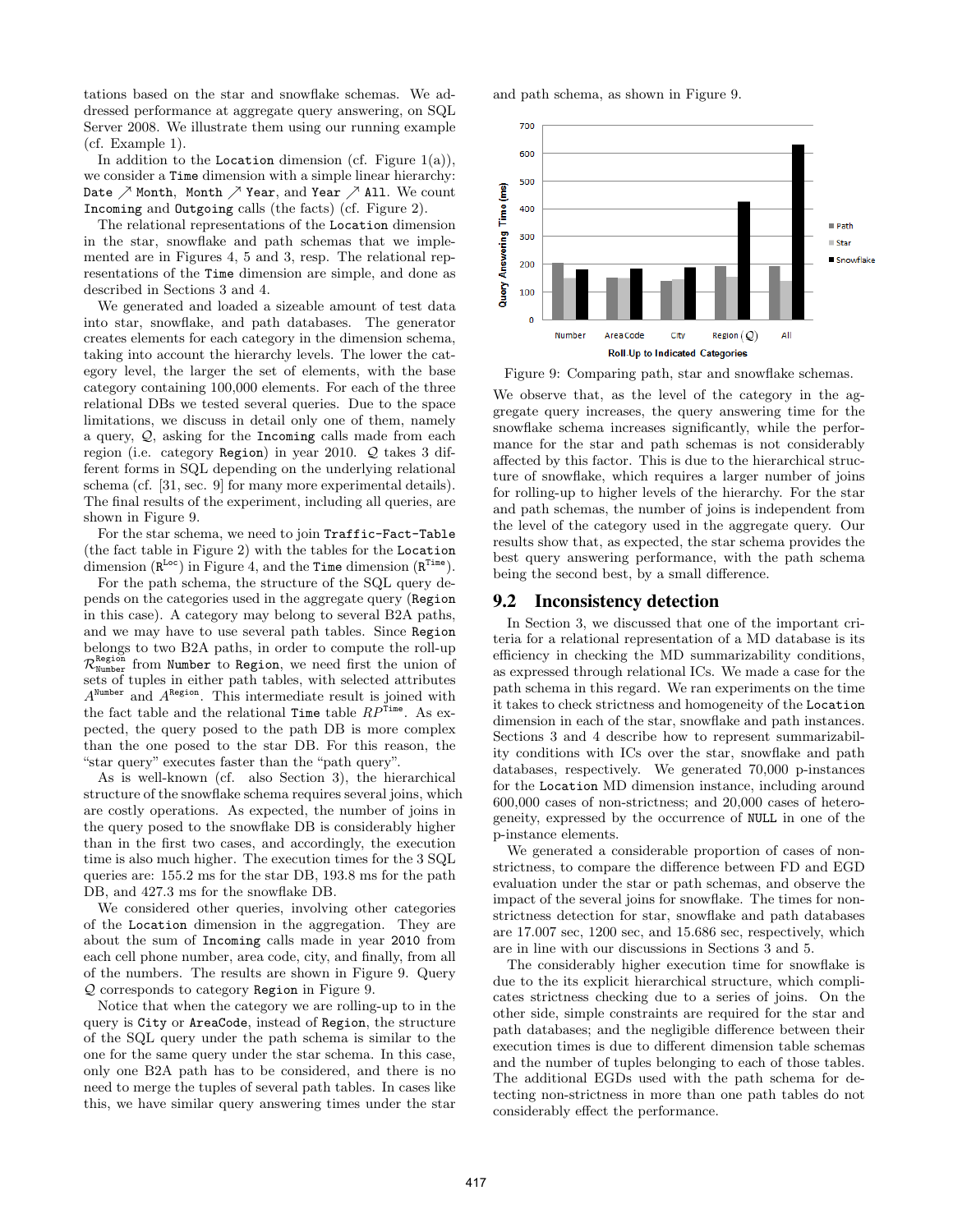For homogeneity, the kinds of ICs used for all 3 schemas are the same, i.e. NOT NULL constraints. Hence, our main concern in checking homogeneity was to verify the weakness of star schema in completely capturing the heterogeneous instances (cf. Section 3). In a first phase, detecting heterogeneity took 510 ms for the star schema, 866 ms for the path schema, and 686 ms for the snowflake schema. The difference between the first and the last two numbers is due to the fact that only half of the heterogeneity cases were captured under the star schema. On the other hand, since in the path schema a category may be represented by more than one table (like Region and All in the Location dimension), we need more NOT NULL constraints for the path schema when compared with the snowflake schema. For this reason, under snowflake the heterogeneity instances are retrieved faster than with the path schema. However, the impact of this factor is not particularly high.

Since the other path and snowflake do support the detection of all kinds of heterogeneity, they were competing in handicapped terms with the star schema. For this reason, we compared the performances with the same number of cases of heterogeneity present in each of the three DBs, and all of them *detectable* in the star DB. We generated 20,000 such instances of heterogeneity; and the times obtained were 750 ms for the star schema, 962 ms for the path schema, and 758 ms for the snowflake schema. As expected, the performance of the star schema deteriorated.

### 9.3 Repair computation

Earlier in this section, we have reported on some experiments with the proposed relational schema in the direction of aggregate query answering and inconsistency detection. Experimentation with MD repairs is ongoing work. This requires developing the corresponding algorithms, for repair computation. In this direction, we are exploring two alternative methodologies, whose comparison will be interesting to make.

The first one uses "answer set programs" (ASPs), similar to the repairs programs in [11, 16], that work directly with the MD representation. In our case, given the different MD repair semantics (as in Theorem 2), our programs include "weak constraints with weights", that extend the ASP paradigm [12]. They are used to minimize the *number* of violations of program constraints. For this reason, they can be used to capture our *numerical* MD distance. (The distance in [11, 16] is not numerical, but set-theoretical).

The other way to go consists in repairing directly the relational instances obtained via the MD2R mapping wrt relational ICs. ASPs have been also successfully used to compute relational repairs and do consistent query answering (cf. [15] and references therein). In this case, the ASPs also require the use of weak constraints, because the number of changes of attribute values is minimized. ASPs of this kind have been used in [19].

# 10. CONCLUSIONS

In this paper we addressed two important problems in relation to multidimensional (MD) databases. Each of them has several aspects:

1. We proposed and analyzed a new relational representation for MDDBs, and data warehouses, in particular. This so-called *path relational schema* (PRS) was also compared with the traditional relational schemas for ROLAP, the star and the snowflake schemas. Our experiments suggest that the path relational schema has promising properties in terms of query answering time when compared with the star and snowflake schemas.

The PRS, enriched with natural relational ICs, is suitable for handling inconsistency in MDDBs wrt MD summarizability constraints. It allows for: (a) a natural relational representation of those semantic requirements, (b) the possibility of *completely* and *efficiently* checking their satisfaction. Our experiments support these claims.

2. We proposed a new characterization of repairs of MD databases that fail to satisfy summarizability constraints. We did this by first translating the problem into a similar one formulated in purely relational terms. The proposed relational schema and translation have nice invertibility properties.

Going the relational route has two main advantages: (a) We can take advantage of much existing work on relational repairs and consistent query answering. (b) The repair process could be implemented directly on relational platforms.

As an alternative to the relational characterization of MD repairs, we also offered a new definition of minimal MD repairs in purely MD terms. As opposed to previous approaches, the new notion is sensitive to the levels in an MD hierarchy where changes are made to restore consistency.

In this paper we haven't considered consistent query answering for aggregate queries. It would be natural to explore the *range semantics* [3, 20]. We should also investigate the existence of a corresponding notion of *canonical instance* introduced in [9], that was used to do and approximate CQA. Still around CQA, it would be interesting to fully exploit our relational translation and the existing (or new) results and techniques for relational repairs and CQA [8].

We think that the *path relational* route to MD repairs can be particularly useful for doing MD database repairing and CQA under updates [26]. In the MD scenario, considering, in addition to summarizability constraints, also *aggregation constraints* would be quite natural [18].

The relational framework offered by the path schema together with NOT NULL and EGDs deserves investigation *per se*. In this vein, there are also interesting issues to explore in relation to *data exchange* and *schema mappings* [4, 6] (from one relational MD schema into another, like the path schema), and also *schema evolution* [17].

We have briefly compared our MD repair semantics with other MD data-oriented repairs. A deeper investigation is still necessary. It is also interesting to compare our instancebased MD repairs with the structural MD repairs that are based on changes on the schema, or category lattice, and the distribution of data elements [5]. They leave data and their links unchanged, something that might be welcome and relevant in some applications. On the other hand, schemabased repairs may have a drawback that, since categories are changed, queries have to be rewritten, and cached aggregations partially recomputed. Virtual approaches to these problems can be attempted, using MDX views [5]. For heterogeneity, structural repairs should be favored in the absence of predefined queries or when the rewriting is affordable.

Data-oriented repairs are well suited for addressing heterogeneity, and also non-strictness, specially when inconsistencies occur at higher levels of the schema. In this latter case, solving non-strictness via schema-based repairs tends